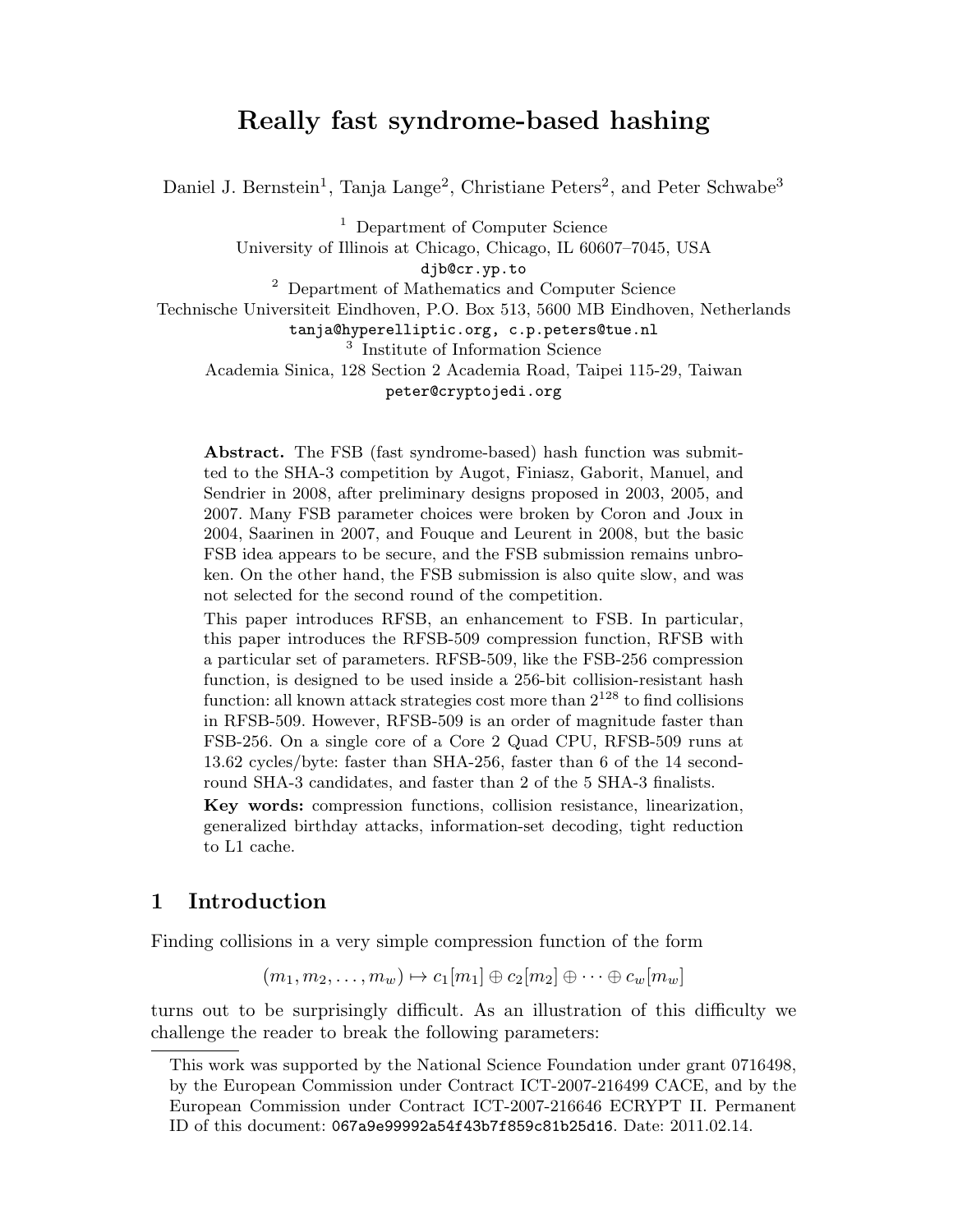- $w$ , the weight of the sum, is 112. (Sum here means exclusive-or; we do not bother saying "modulo 2" everywhere.)
- The input chunks  $m_1, m_2, \ldots, m_{112}$  range over  $\{0, 1, \ldots, 255\}$ . The compression function therefore has 896 bits of input.
- Each of the 28672 constants  $c_1[0], \ldots, c_1[255], \ldots, c_{112}[0], \ldots, c_{112}[255]$  is an independent uniform random 509-bit vector. The compression function therefore has 509 bits of output.

At first one might think that linear algebra instantaneously finds preimages in this function, with collisions as a trivial side effect. Select 509 of these 28672 constants; there is a good chance that those 509 are linearly independent, guaranteeing that linear algebra modulo 2 will reveal a subset adding up to the target. The reason that this attack does not work is that the resulting subset is extraordinarily unlikely to have the form  $c_1[m_1], c_2[m_2], \ldots, c_{112}[m_{112}]$ : in particular, the subset will normally have size close to 509/2, much larger than 112. In other words, linear algebra easily finds random codewords in the linear code defined by the matrix of constants, but it does not find low-weight codewords, a classic problem in coding theory.

One can also try to find collisions directly, without a detour through preimages. Select, for example, the 512 constants  $c_i[j]$  with  $j \in \{0, 1, 2, 3\}$ . Use linear algebra to find a nonempty subset adding up to 0, and try to split the subset into 224 constants  $c_1[m_1], c_2[m_2], \ldots, c_{112}[m_{112}]$  and  $c_1[m'_1], c_2[m'_2], \ldots, c_{112}[m'_{112}]$ . Low weight is no longer an obstacle: the subset has about a  $2^{-10}$  chance of having size exactly 224. The reason that this attack does not work is that the subset has chance only about  $(6/16)^{112} \approx 2^{-158}$  of containing exactly two  $c_1[\cdots]$ , exactly two  $c_2[\cdots]$ , etc.

There is a long history of proposals of compression functions of this type (see Section 2) and also a long history of attacks (see Section 4). Many of the proposals are motivated by speed: the additions are very fast; the structure  $c_1[m_1] \oplus c_2[m_2] \oplus \cdots \oplus c_w[m_w]$  also has obvious virtues of incrementality and parallelizability. However, the large matrix of random constants makes small hardware implementations impossible, and software implementations end up spending far longer waiting for memory access than actually performing useful computations. This problem was already highlighted five years ago by Augot, Finiasz, and Sendrier in [\[2,](#page-15-0) Section 6].

<span id="page-1-2"></span><span id="page-1-1"></span><span id="page-1-0"></span>Obtaining very high speed requires reducing memory-access costs, which in turn requires compressing the matrix. This is impossible for a uniform random matrix, but security does not seem to require a uniform random matrix. Finiasz, Gaborit, and Sendrier in [\[23\]](#page-16-0) proposed using a quasi-cyclic matrix: each block of the matrix is a block of rotations of a single vector. In [\[23,](#page-16-0) Section 4.2] they suggested choosing the vector length r so that the polynomial  $(x^{r} - 1)/(x -$ 1) is irreducible in  $\mathbf{F}_2[x]$ . They argued, under this assumption on the vector length, that finding a low-weight codeword for a random quasi-cyclic matrix is a well-known hard problem in coding theory, as hard as the generic low-weightcodeword problem.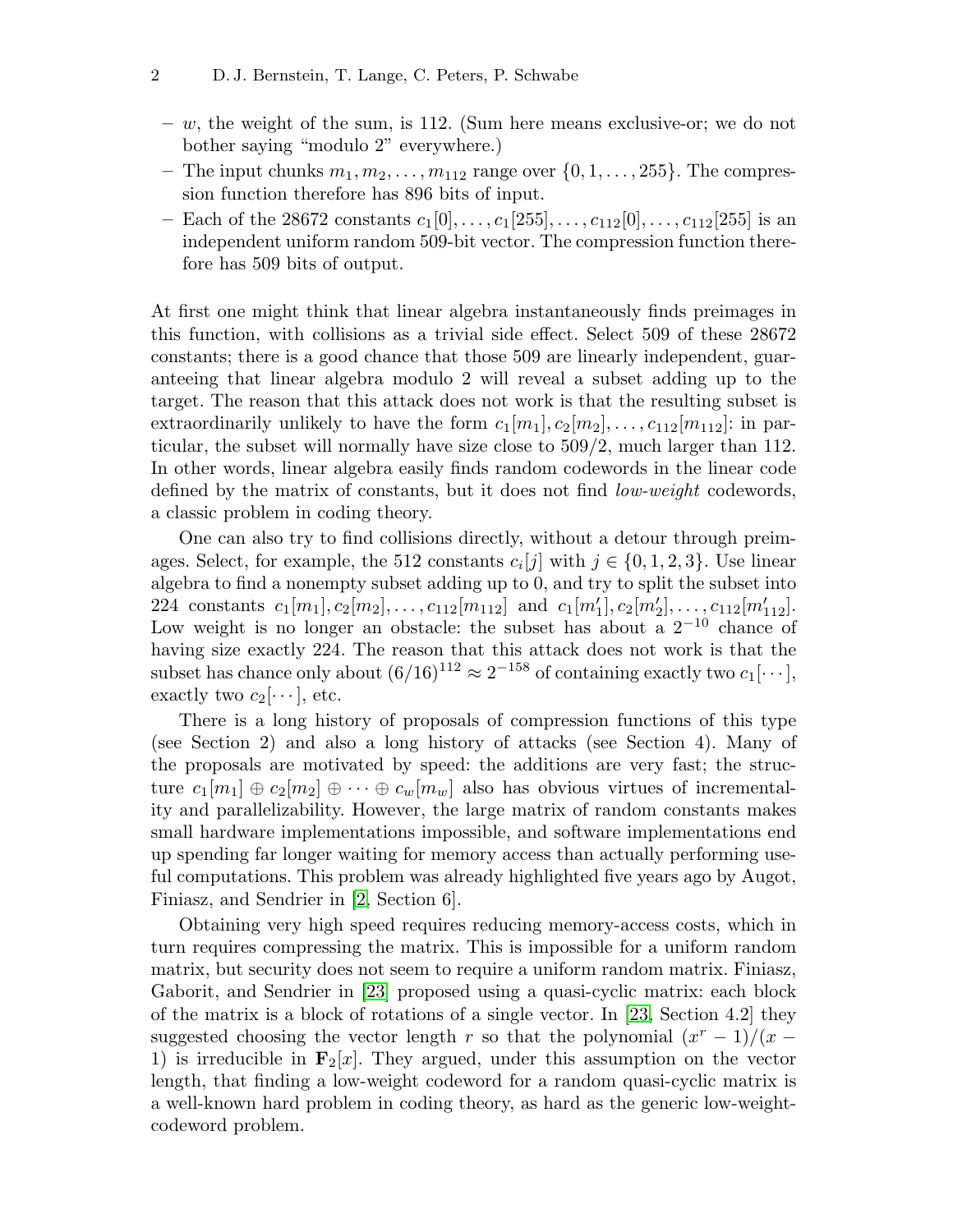<span id="page-2-8"></span><span id="page-2-7"></span><span id="page-2-4"></span><span id="page-2-3"></span>Most of the specific parameters proposed in [\[23\]](#page-16-0) were promptly broken in two different ways, showing two mistakes in the parameter selection. The first mistake, exploited by Saarinen in  $|38|$ , is that  $|23|$  chose w too large compared to the vector length  $r$ ; security against linearization requires  $w$  to be considerably smaller than  $r/2$ . The second mistake, exploited by Fouque and Leurent in [\[24\]](#page-16-1), is that [\[23,](#page-16-0) Section 6] ignored [23, Section 4.2] and chose powers of 2 for r, violating the irreducibility of  $(x^{r} - 1)/(x - 1)$  and allowing the attacker to concentrate on small factors of  $(x^r - 1)/(x - 1)$ .

<span id="page-2-6"></span><span id="page-2-5"></span><span id="page-2-2"></span><span id="page-2-0"></span>Both of these mistakes were fixed in FSB [\[3\]](#page-15-1), a first-round SHA-3 submission by Augot, Finiasz, Gaborit, Manuel, and Sendrier. FSB resists the previous attack strategies and remains unbroken today. Bernstein, Lange, Niederhagen, Peters, and Schwabe in [\[9\]](#page-16-2) needed days on an 8-computer cluster (using 64GB of RAM and 5.5TB of disk) to find collisions in the scaled-down FSB-48 compression function by a streamlined generalized birthday attack; for comparison, an unoptimized attack on the FSB-48 hash function finds collisions in about a minute on just one of these computers with negligible memory usage. The compression function has vector length  $r = 197$  (subsequently truncated to 192 bits, but the rotations are of 197-bit vectors), weight  $w = 24$ , and 14 bits in each  $m_i$ . Scaling the same attack to the 1024-bit FSB-256 compression function would cost far more than 2<sup>128</sup>, and other attacks also do not seem to pose a threat.

<span id="page-2-1"></span>However, FSB is quite slow, and was not selected for the second round of the SHA-3 competition. The best speed reported in eBASH [\[8\]](#page-15-2) for FSB-256 on an Intel Core 2 Quad Q9550 (10677) (berlekamp) is 95.53 cycles/byte (using an assembly-language implementation by Schwabe). SHA-256 takes just 15.26 cycles/byte on the same computer.

Contents of this paper. We introduce the RFSB ("really fast syndromebased") compression function, an improved version of FSB. In particular, we introduce RFSB-509, a compression function that reaches higher speeds than SHA-256 on a Core 2 Quad CPU, while maintaining higher collision security than SHA-256 against every known attack.

The FSB-to-RFSB improvements come from two sources. First, the design of RFSB pays much closer attention to the efficiency of the computation of  $c_1[m_1] \oplus c_2[m_2] \oplus \cdots \oplus c_w[m_w]$ . The most important result of this analysis is that RFSB permutes the vectors in the FSB matrix. This permutation has no effect on the best attacks known, and might also seem irrelevant to speed, but we show that it eliminates a critical inefficiency in FSB.

Second, the design of RFSB pays much closer attention to the cost of attacks. This allows the RFSB parameters to be tuned much more tightly than the FSB parameters were, while still keeping all known attacks safely above our  $2^{128}$ security target. Our attack survey corrects several algorithm-analysis errors in the literature, and incorporates some new improvements that we found.

Like FSB and earlier designs of this type, RFSB offers incremental hashing and parallelizable hashing. Unlike FSB, RFSB allows fast on-demand matrix generation, making it implementable in very small hardware.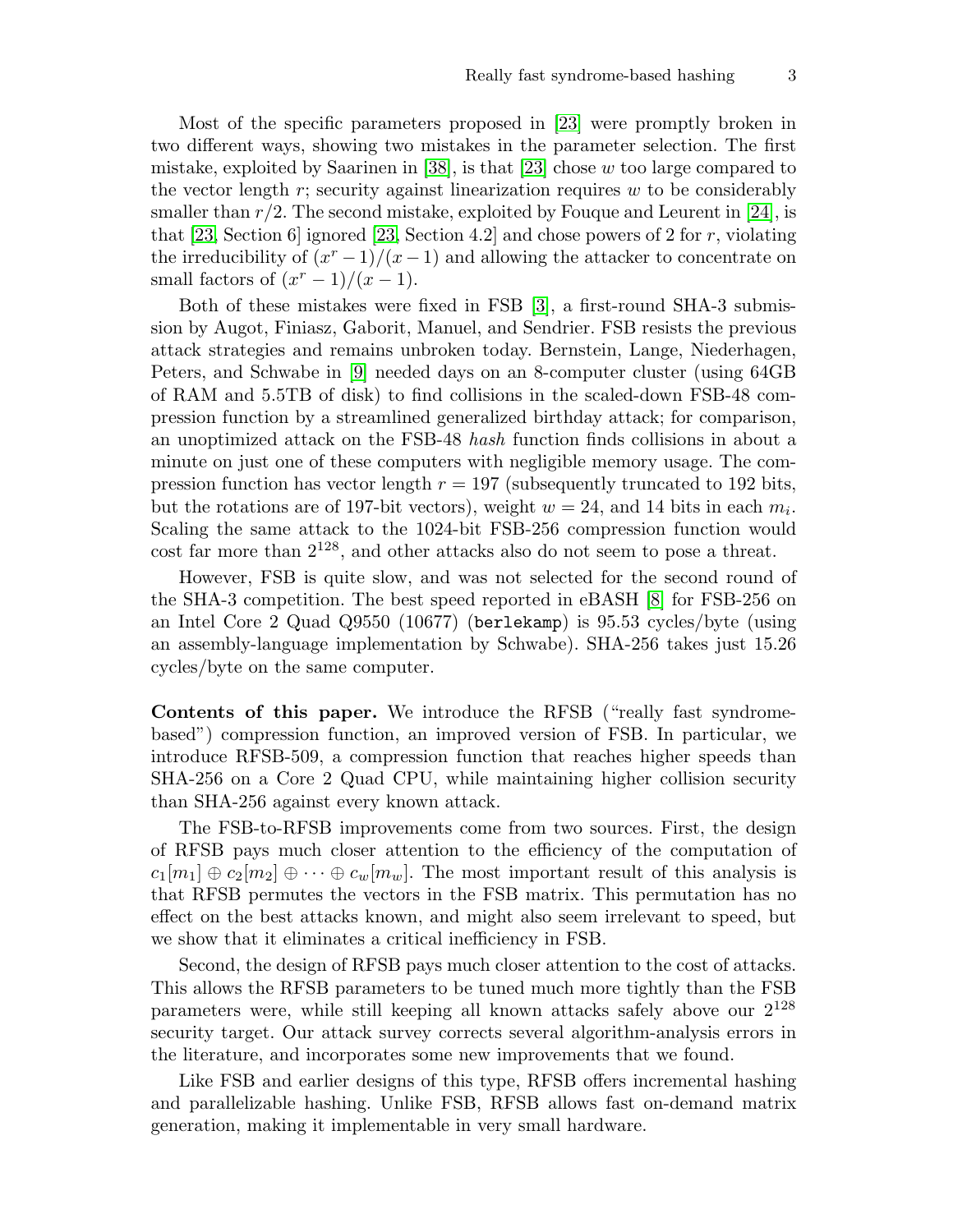Building a hash function from a compression function. We emphasize that our goal in this paper is the traditional goal of building a collision-resistant compression function  $F$  for fixed-length messages. RFSB, specifically RFSB-509, is our proposal for F. Merkle–Damgård iteration then produces a collisionresistant compression function  $\overline{F}$  for longer messages; see, e.g., [\[19,](#page-16-3) Theorem 3.1. Our discussion of speed focuses on the speed of this iterated function  $\overline{F}$  for long messages.

<span id="page-3-2"></span>Many, perhaps most, papers on hash-function design use the iteration mode as an argument for weakening their collision-resistance goals. If the compression function F has input  $(v, m)$ , where v is the previous chaining value (or initialization vector) and  $m$  is an attacker-controlled block, then these papers say that  $F(v,m) = F(v',m')$  with  $(v,m) \neq (v',m')$  is merely a "pseudo-collision" and that it qualifies as a "collision" only if  $v = v'$ . However, many papers on hashfunction cryptanalysis say that finding a pseudo-collision is a "certificational attack" even if  $v \neq v'$ . To avoid this debate we have designed RFSB to stop all pseudo-collisions.

<span id="page-3-5"></span><span id="page-3-4"></span><span id="page-3-3"></span><span id="page-3-1"></span><span id="page-3-0"></span>One interesting consequence of incrementality is that RFSB can precompute the v-dependent part of its output before  $m$  is available. The preliminary  $\text{FSB}$ designs in [\[1\]](#page-15-3), [\[2\]](#page-15-0), and [\[23\]](#page-16-0) had the same feature, but the FSB SHA-3 submission does not, because it permutes the bits of  $(v, m)$ . According to [\[22\]](#page-16-4), this permutation was added in reaction to [\[24,](#page-16-1) Section 3], in which Fouque and Leurent object to the following "IV weakness" in the preliminary FSB designs: a collision of the form  $\overline{F}(m) = \overline{F}(m')$ , where m and m' are distinct single-block messages, implies  $\overline{F}(p,m) = \overline{F}(p,m')$  for every prefix p. We do not see why this is any more troubling than the following "weakness" in the compression functions of SHA-1, SHA-2, and every SHA-3 candidate: a collision of the form  $\overline{F}(m) = \overline{F}(m')$ , where  $m$  and  $m'$  are distinct identical-length block-aligned messages, implies  $\overline{F}(m,q) = \overline{F}(m', q)$  for every suffix q. Our goal is to prevent these collisions from occurring in the first place.

To build a full-fledged cryptographic hash function, suitable for use in message authentication, commitment protocols, etc., we can add any reasonably strong output filter to RFSB-509. One reasonable choice of output filter is SHA-256; of course, the 256-bit output length of SHA-256 then reduces collision resistance to  $2^{128}$ . We emphasize that an output filter adds only a small constant overhead to the cost of hashing; the speed of hashing a long message is the speed of our compression function.

# 2 Design of RFSB

This section defines the RFSB family of compression functions. In particular, this section defines the RFSB-509 compression function. This section then reviews the literature, showing in particular how RFSB differs from FSB and explaining why we introduced these differences.

Specification of RFSB. There are four RFSB parameters: an odd prime number r, a positive integer b, a positive integer w, and a  $2^b \times r$ -bit compressed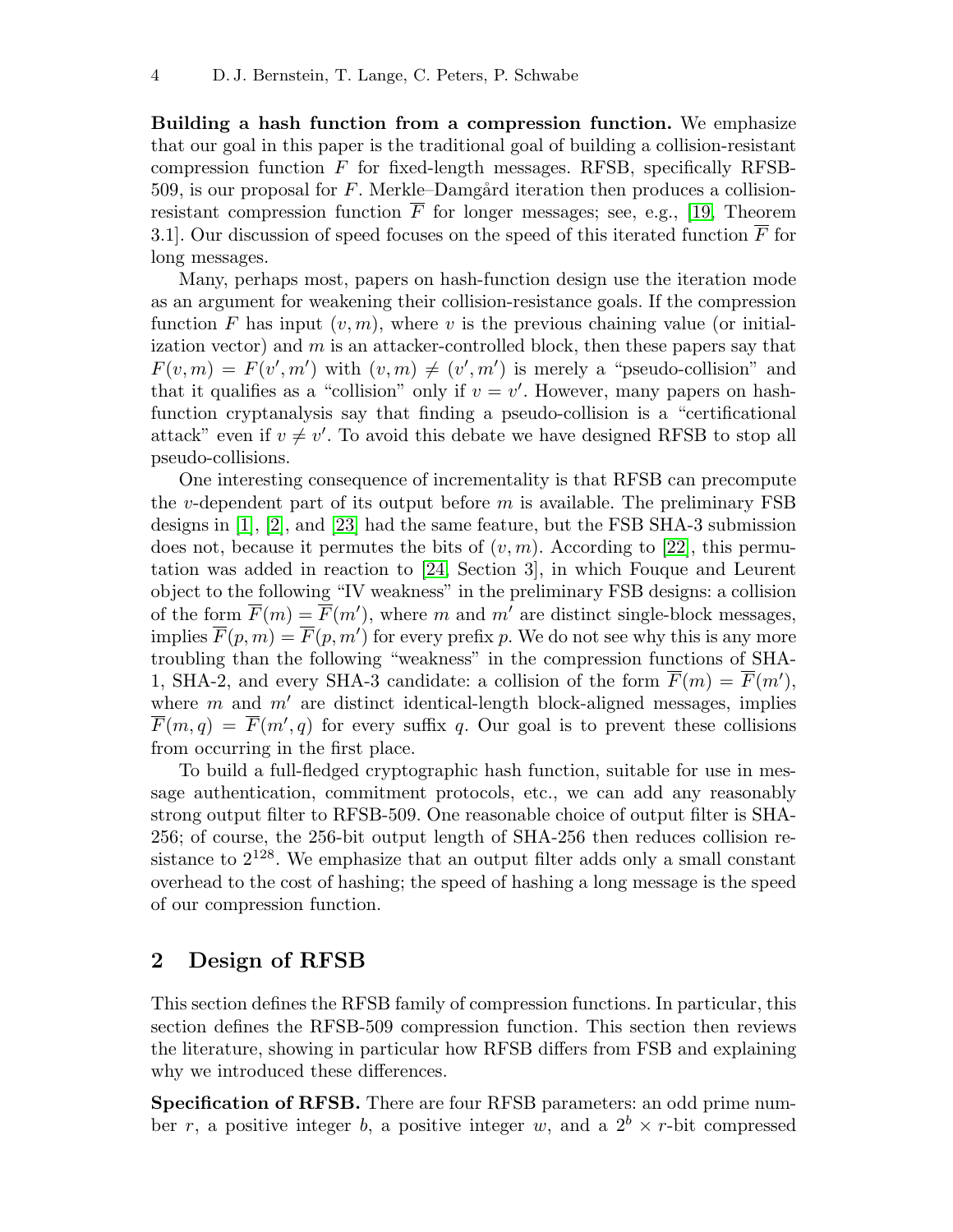matrix. The prime r is chosen so that 2 has order  $r-1$  in the unit group  $\mathbf{F}_r^*$ ; i.e., so that the cyclotomic polynomial  $(x^{r} - 1)/(x - 1)$  in  $\mathbf{F}_{2}[x]$  is irreducible.

The RFSB output is an r-bit string, represented as a sequence of  $\lceil r/8 \rceil$  bytes in little-endian form. The string  $(s_0, s_1, \ldots, s_{r-1})$  represents the polynomial  $s_0+$  $s_1x + \cdots + s_{r-1}x^{r-1}$  in the ring  $\mathbf{F}_2[x]/(x^r-1)$ . For example, for  $r = 13$ , the byte string  $(12, 16)$  represents the bit string  $(0, 0, 1, 1, 0, 0, 0, 0, 0, 0, 0, 0, 1)$ , which in turn represents the polynomial  $x^2 + x^3 + x^{12}$  in  $\mathbf{F}_2[x]/(x^{13} - 1)$ .

The RFSB input is a bw-bit string, represented as a sequence of  $\lceil bw/8 \rceil$  bytes in little-endian form. This string represents a sequence  $(m_1, m_2, \ldots, m_w)$ , where each  $m_i$  is an element of  $\{0, 1, \ldots, 2^b - 1\}.$ 

The compressed RFSB matrix is a sequence of r-bit strings  $c[0], c[1], \ldots, c[2^b-1]$ 1]. We define  $c_i[j] = c[j]x^{128(w-i)}$  in the ring  $\mathbf{F}_2[x]/(x^r-1)$ ; in other words,  $c_i[j]$ is a  $128(w-i)$ -bit rotation of c[j]. This matrix specifies the relationship between the RFSB input and the RFSB output: RFSB is the function

$$
(m_1, m_2, \ldots, m_w) \mapsto c_1[m_1] \oplus c_2[m_2] \oplus \cdots \oplus c_w[m_w],
$$

i.e., the function that maps an input  $(m_1, m_2, \ldots, m_{w-1}, m_w)$  to the output  $x^{128(w-1)}c[m_1] \oplus x^{128(w-2)}c[m_2] \oplus \cdots \oplus x^{128}c[m_{w-1}] \oplus c[m_w]$  in  $\mathbf{F}_2[x]/(x^r-1)$ .

Sometimes we refer to the uncompressed RFSB matrix. This is a  $2^b w \times r$ -bit matrix containing the strings  $c_i[j]$ , for  $i \in \{1, 2, ..., w\}$  and  $j \in \{0, 1, ..., 2^b - 1\}$ . We do not mean to suggest that implementations are required to compute this matrix.

**Specification of RFSB-509.** Our RFSB-509 proposal has  $r = 509$ ,  $b = 8$ , and  $w = 112$ . In other words, RFSB-509 maps  $(m_1, m_2, \ldots, m_{112})$ , where each  $m_i$  is an 8-bit string, to

$$
x^{128(112-1)}c[m_1] \oplus x^{128(112-2)}c[m_2] \oplus \cdots \oplus x^{128}c[m_{111}] \oplus c[m_{112}]
$$

in  $\mathbf{F}_2[x]/(x^{509}-1)$ . We chose the parameters  $(509, 8, 112)$  to maximize the software speed of RFSB (see Section 3) while keeping the cost of all known attacks above  $2^{128}$  (see Section 4).

The compressed RFSB-509 matrix is defined as a concatenation of AES outputs. Specifically, each 509-bit  $c[j]$  is obtained by encrypting the four 16-byte strings  $(0, 0, \ldots, 0, j, 0), (0, 0, \ldots, 0, j, 1), (0, 0, \ldots, 0, j, 2), (0, 0, \ldots, 0, j, 3)$  with AES, concatenating the 128-bit outputs into a 512-bit string, and reducing modulo  $x^{509} - 1$  (i.e., folding the last three bits onto the first three bits). The AES key is a 128-bit all-0 key.

<span id="page-4-0"></span>We comment that implementors can trade space for time by computing each  $c[i]$  when it is used, rather than precomputing and storing the AES outputs. The hardware area required for RFSB-509 (and an AES-based output filter) is then not much larger than the hardware area required for AES. The regular input structure also allows "counter-mode caching", a sharing of work in the first two rounds of AES; see [\[10\]](#page-16-5). We also comment that varying the AES key is a natural way to "salt" RFSB-509, converting RFSB-509 into a keyed compression function.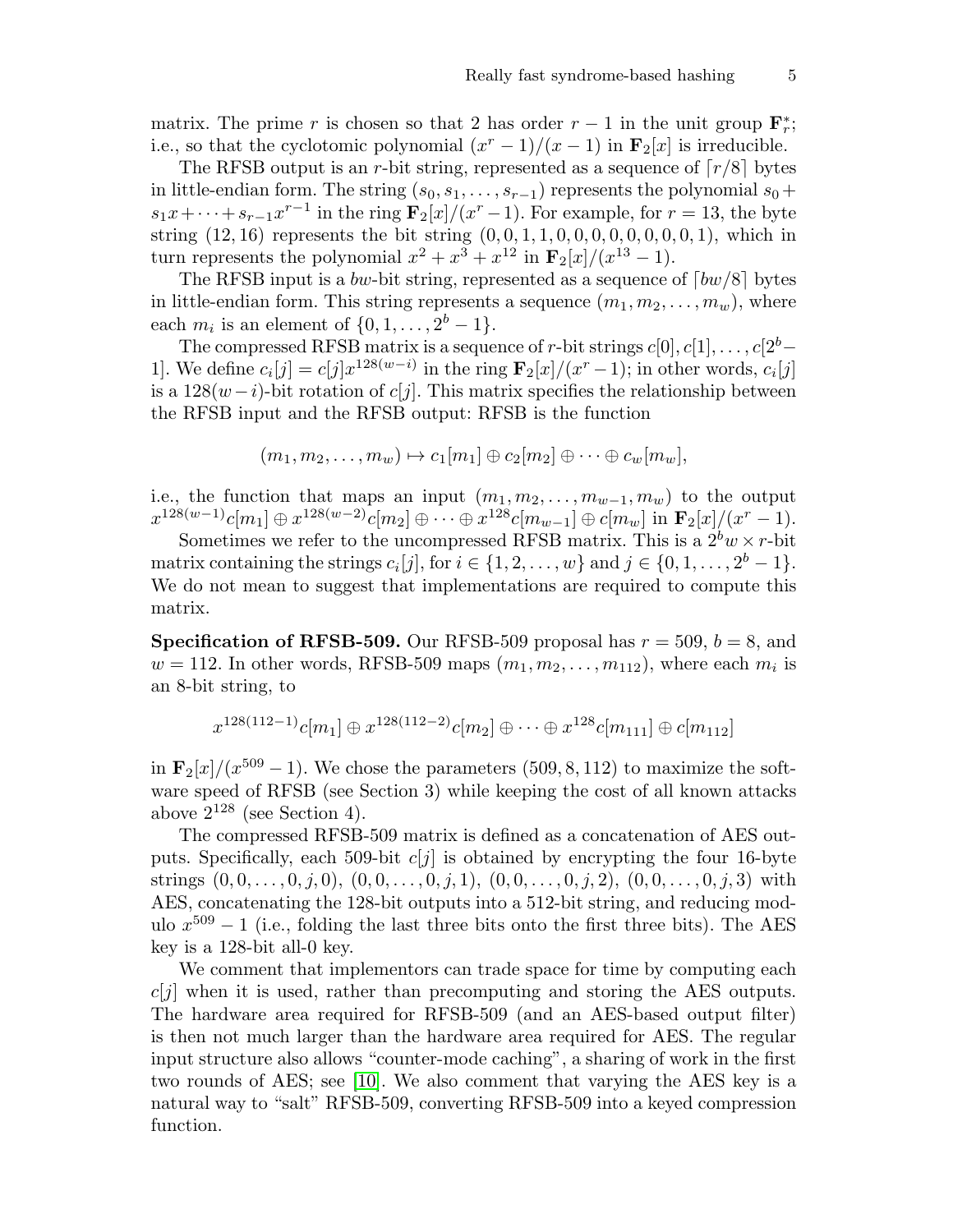<span id="page-5-9"></span>History and credits. In a 1970 technical report [\[45\]](#page-18-0), Zobrist introduced the compression function  $(m_1, m_2, \ldots, m_w) \mapsto c_1[m_1] \oplus c_2[m_2] \oplus \cdots \oplus c_w[m_w]$ , with random choices of matrix entries  $c_i[j]$ , as a non-cryptographic hash function. Zobrist's parameter choices were much too small to be of any cryptographic interest.

<span id="page-5-5"></span><span id="page-5-4"></span>The same compression function was reintroduced and discarded in a Eurocrypt 1997 paper [\[6\]](#page-15-4) by Bellare and Micciancio. The only difference between Zobrist's hash and "XHASH" in [\[6,](#page-15-4) Section 1] is that  $c_i[m_i]$  is replaced by  $H(i, m<sub>i</sub>)$ , allowing much longer input chunks  $m<sub>i</sub>$  while raising security questions and efficiency questions for the underlying function  $H$ . Bellare and Micciancio described "XHASH" as insecure, independently of H, because they were able to find collisions by linearization for large  $w$ . They instead proposed various slower alternatives to  $\oplus$ , such as modular multiplication. They did not consider small values of w.

<span id="page-5-7"></span>A very similar compression function with limited  $w$  had been introduced a decade earlier by Damgård at Crypto 1989 [\[19,](#page-16-3) Section 4.3]. Damgård used addition rather than  $\oplus$ , took  $w = 256$  for 128-bit output (or more generally  $w \approx 2r$  for r-bit output), and took  $m_i \in \{0, 1\}$ . Camion and Patarin introduced generalized birthday attacks (without giving them that name) at Eurocrypt 1991 [\[15\]](#page-16-6) and showed that Damgård's function is breakable in subexponential time.

<span id="page-5-6"></span><span id="page-5-1"></span><span id="page-5-0"></span>As far as we know, the first proposal with limited  $w$  and several bits in each  $m_i$  was the preliminary version of FSB by Augot, Finiasz, and Sendrier appearing in [\[1\]](#page-15-3) and [\[2\]](#page-15-0). The larger range of  $m_i$  appears to allow a security level exponential in  $r$  with a polynomial-size matrix, specifically a matrix containing  $\Theta(r^2)$  bits. However, the implicit constant in  $\Theta(r^2)$  is quite large, and the time to access the matrix is quite troublesome.

<span id="page-5-8"></span>FSB with a quasi-cyclic matrix was introduced by Finiasz, Gaborit, and Sendrier in [\[23\]](#page-16-0). FSB with a *truncated* quasi-cyclic matrix was introduced by Augot, Finiasz, Gaborit, Manuel, and Sendrier in [\[3\]](#page-15-1) and submitted to the SHA-3 competition. These proposals appear to allow a security level exponential in r with a compressed matrix containing  $\Theta(r)$  bits, although the implicit constant in  $\Theta(r)$  is still quite large.

Comparison between FSB and RFSB. The FSB-256 proposal from [\[3\]](#page-15-1) follows Zobrist's formula  $(m_1, m_2, \ldots, m_w) \mapsto c_1[m_1] \oplus c_2[m_2] \oplus \cdots \oplus c_w[m_w]$  with  $r = 1061$  bits of output (truncated to 1024 bits), weight  $w = 128$  in the sum, and  $b = 14$  bits in each input chunk  $m_i$ . The uncompressed FSB-256 matrix entries  $c_1[0], c_1[1], \ldots, c_2[0], c_2[1], \ldots, c_w[0], c_w[1], \ldots$  are generated as

<span id="page-5-3"></span><span id="page-5-2"></span>
$$
c_1[0], c_1[0]x, c_1[0]x^2, \ldots, c_1[0]x^{1023}, c_1[1024], c_1[1024]x, \ldots
$$

modulo  $x^{1061} - 1$ , where  $c_1[0], c_1[1024], \ldots$  are generated from digits of  $\pi$ .

FSB-256 handles  $14 - 1024/128 = 6$  bits of new input for each 1024-bit addition, while RFSB-509 handles  $8 - 512/112 \approx 3.43$  bits of new input for each 512-bit addition. We are comfortable with a smaller  $r = 509$ , and a larger ratio  $w/r$ , because of our tighter security analysis; see Section 4. These changes allow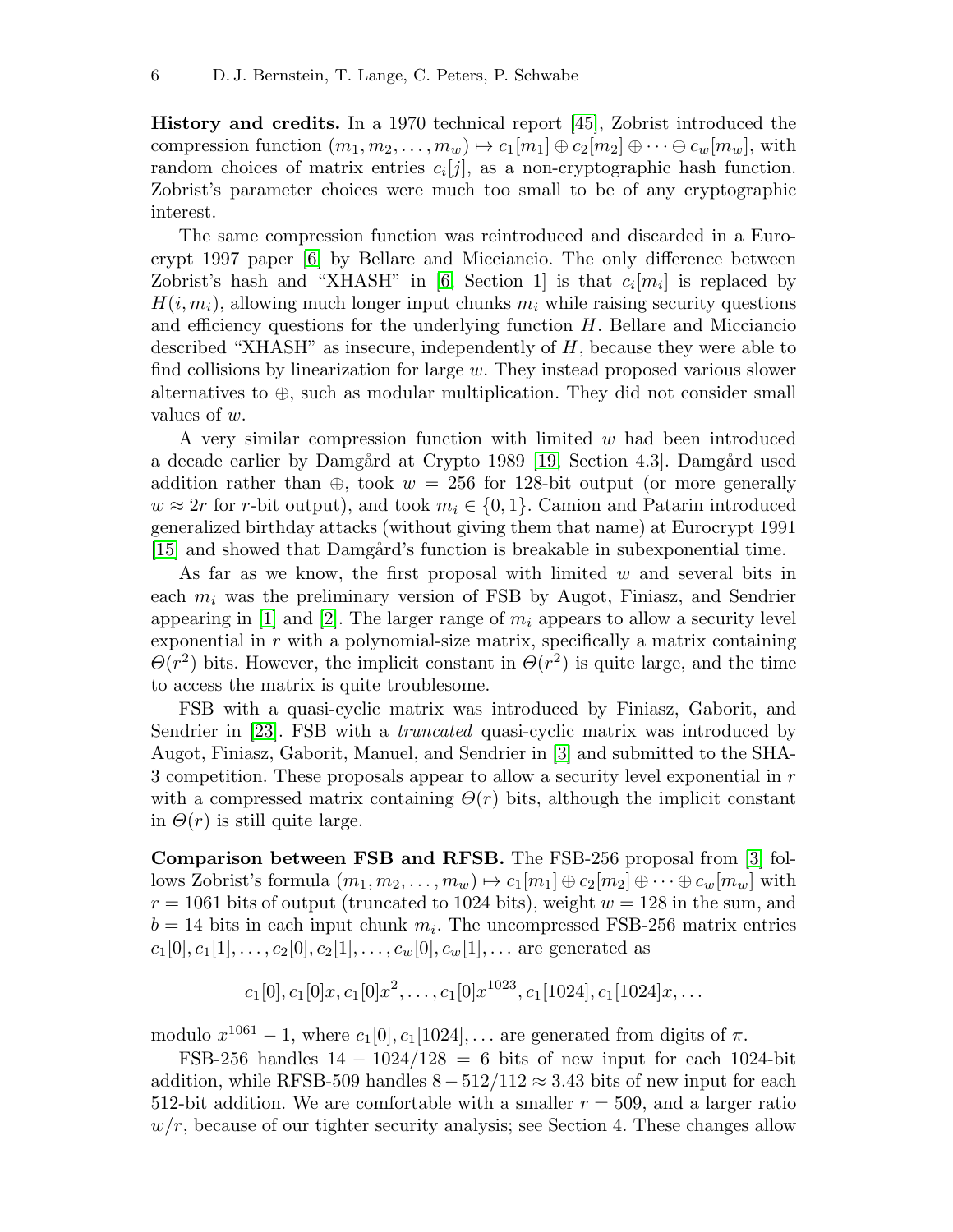the compressed RFSB-509 matrix to fit into just 16384 bytes, comfortably inside L1 cache on typical CPUs.

FSB-256 uses almost r rotations of each vector, while RFSB-509 uses only  $w \approx r/4.5$  rotations of each vector. The number of rotations is important because it is the compression factor for the matrix. We could have allowed further compression as an option in RFSB-509 by modifying the definition of the matrix to use 2w or 3w or 4w rotations of each vector; but this option would not help fast software implementations such as ours, and it would slightly complicate implementations that generate matrix entries on the fly.

The most important difference between FSB and RFSB is the order of matrix entries: FSB defines  $c_i[j]$  as  $c_i[0]x^j$  (at least for a wide range of j), while RFSB defines  $c_i[j]$  as  $c[j]x^i$  (or rather  $c[j]x^{128(w-i)}$ ), exchanging the roles of i and j. This change is important because  $j$  is unpredictable, a chunk of input, while  $i$  is a constant, the position of the chunk. The rotation distances in FSB are therefore input-dependent, making them quite expensive. The rotation distances in RFSB are constant, allowing several optimizations that are not available to FSB.

#### 3 Speed of RFSB-509

We implemented RFSB-509 (with Merkle–Damgård iteration) in assembly language, targeting the popular Intel Core 2 Quad line of CPUs. We measured RFSB-509 running at 13.62 cycles/byte on an Intel Core 2 Quad Q9550 (10677) for compressing a 4096-byte message to 64 bytes.

<span id="page-6-0"></span>For comparison, eBASH [\[8\]](#page-15-2) reports SHA-256 running at 15.26 cycles/byte on an Intel Core 2 Quad Q9550 (10677) (berlekamp), using the assembly-language implementation of SHA-256 from Wei Dai's Crypto++ library, and reports that the SPHlib and OpenSSL implementations of SHA-256 are slower.

The algorithm that we use to compute RFSB is explained in this section. This algorithm relies critically on the predictable rotation distances in RFSB; we would not be able to achieve similar speeds for FSB.

This section also describes two additional algorithmic improvements that provide even higher speed for some applications. One improvement, incremental hashing, is well known, while the other improvement, fast batch verification, is less well known. We have not implemented these improvements; we emphasize that RFSB-509 is already quite fast without these improvements. This section concludes by discussing ways to compute RFSB without variable-index table lookups.

How to compute RFSB. Horner's rule computes

 $x^{128(112-1)}c[m_1] \oplus x^{128(112-2)}c[m_2] \oplus \cdots \oplus x^{128}c[m_{111}] \oplus c[m_{112}]$ 

by starting with  $c[m_1]$ , multiplying by  $x^{128}$  in  $\mathbf{F}_2[x]/(x^{509} - 1)$ , adding  $c[m_2]$ , multiplying by  $x^{128}$ , etc.

We instead use a 4-way parallel version of Horner's rule. The first step computes the polynomial  $x^{384}c[m_1] \oplus x^{256}c[m_2] \oplus x^{128}c[m_3] \oplus c[m_4]$ . The second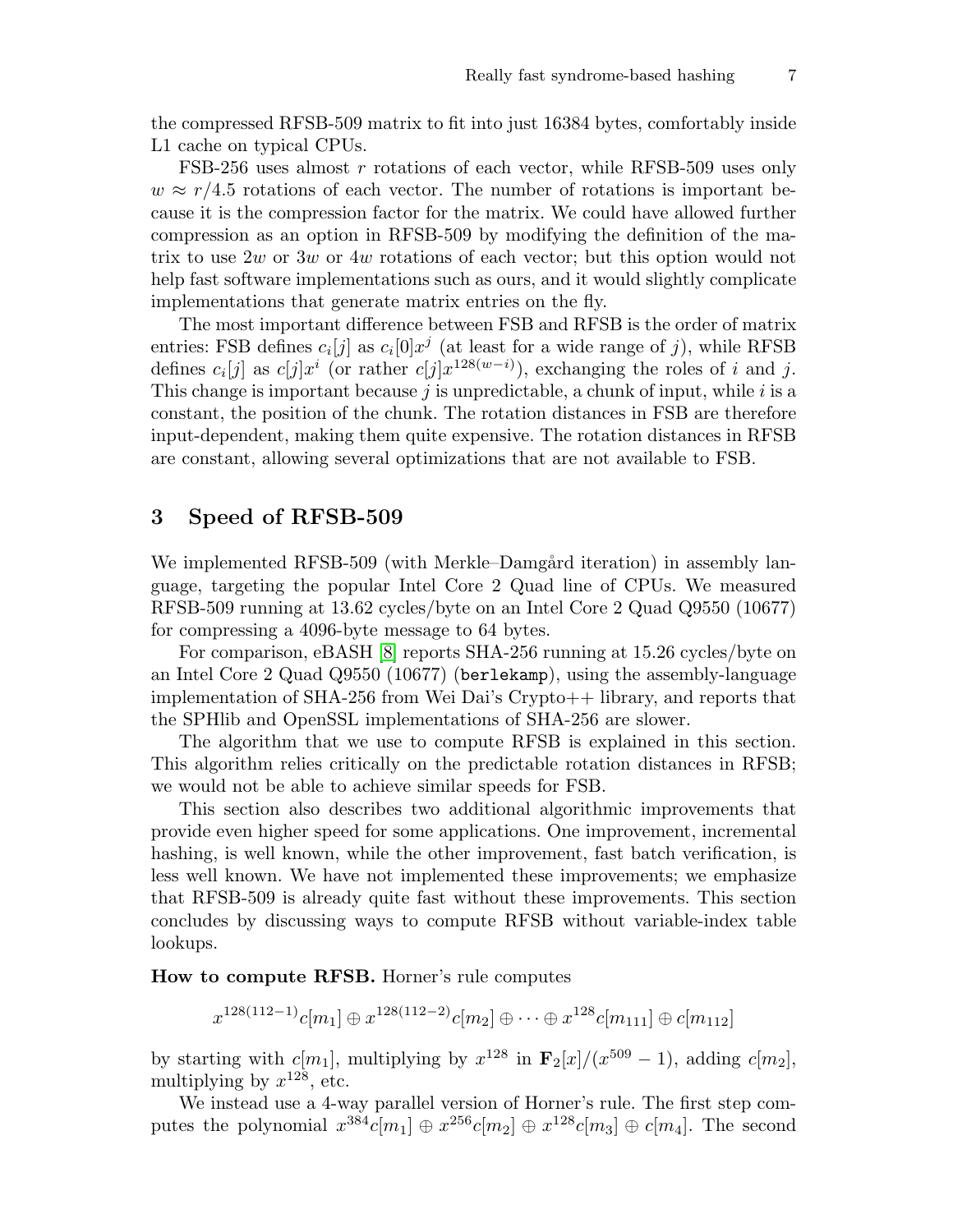step multiplies by  $x^{512}$ , reduces modulo  $x^{509} - 1$ , and adds the polynomial  $x^{384}c[m_5] \oplus x^{256}c[m_6] \oplus x^{128}c[m_7] \oplus c[m_8]$ . Overall there are 28 steps, each step processing 4 bytes of input.

Each 509-bit vector is represented on the Core 2 Quad as a sequence of 4 128-bit XMM registers in radix  $x^{128}$ : for example, the matrix entry  $c[m_i]$  is loaded as a sequence of 4 128-bit values  $(c[m_i]_0, c[m_i]_1, c[m_i]_2, c[m_i]_3)$ , representing  $c[m_i]_0 + x^{128}c[m_i]_1 + x^{256}c[m_i]_2 + x^{384}c[m_i]_3$ . We use polynomials as large as 893 bits, represented in 7 128-bit registers, before reducing modulo  $x^{509} - 1$ . This representation allows the arithmetic stated above to be decomposed into a small number of 128-bit instructions, as explained in the following paragraphs.

The first step of the compression does the following: Load the matrix column  $c[m_4]$  into 4 128-bit XMM register variables  $r_0, \ldots, r_3$ ; load and xor the matrix column  $c[m_3]$  into registers  $r_1, \ldots, r_4$ ; load and xor the matrix column  $c[m_2]$  into registers  $r_2, \ldots, r_5$ ; and load and xor the matrix column  $c[m_1]$  into registers  $r_3, \ldots, r_6$ . This takes 16 instructions (7 loads and 9 combined xor-load instructions) and results in the following values in registers  $r_0, \ldots, r_6$ :

$$
r_0 = c[m_4]_0
$$
  
\n
$$
r_1 = c[m_4]_1 \oplus c[m_3]_0
$$
  
\n
$$
r_2 = c[m_4]_2 \oplus c[m_3]_1 \oplus c[m_2]_0
$$
  
\n
$$
r_3 = c[m_4]_3 \oplus c[m_3]_2 \oplus c[m_2]_1 \oplus c[m_1]_0
$$
  
\n
$$
r_4 = c[m_3]_3 \oplus c[m_2]_2 \oplus c[m_1]_1
$$
  
\n
$$
r_5 = c[m_2]_3 \oplus c[m_1]_2
$$
  
\n
$$
r_6 = c[m_1]_3
$$

We then apply a reduction step. We xor the 125 bits of  $r_6$  into the 125 highest bits of  $r_2$ ; xor the 3 highest bits of  $r_5$  into the 3 lowest bits of  $r_2$  and the 125 lowest bits of  $r_5$  into the 125 highest bits of  $r_1$ ; and finally xor the 3 highest bits of  $r_4$  into the 3 lowest bits of  $r_1$  and the 125 lowest bits of  $r_4$  into the 125 highest bits of  $r_0$ . We then rename  $r_i$  to  $r_{i+4}$  for  $i = 0, \ldots, 3$ . This does not actually consume any instructions; it just means using different registers for the variables  $r_0, \ldots, r_3$  in the next step.

The second step loads column  $c[m_8]$  into  $r_0, \ldots, r_3$ ; loads and xors  $c[m_7]$  into  $r_1, \ldots, r_4$ ; loads and xors  $c[m_6]$  into  $r_2, \ldots, r_5$ ; and loads and xors  $c[m_5]$  into  $r_3, \ldots, r_6$ . Then it reduces  $r_4, \ldots, r_7$  and again renames  $r_i$  to  $r_{i+4}$  for  $i = 1, \ldots, 3$ . Each of the remaining 26 steps proceeds in the same way as the second step.

The reductions described above modulo  $x^{509} - 1$  are lazy: they produce polynomials of degree below 512 but not necessarily the unique remainder of degree below 509. At the end of the computation we obtain the unique RFSB output by reducing the highest 3 bits of the highest register, i.e., xoring them into the lowest 3 bits of the lowest register and then setting them to 0.

All but the first step involve 4 128-bit load instructions and 12 128-bit loadand-xor instructions. The reduction of each of the 4 high registers takes another 8 instructions, specifically 1 128-bit register move instruction, 2 packed-64-bit-quadword-shift instructions (psrlq and psllq), 1 128-bit shift instruction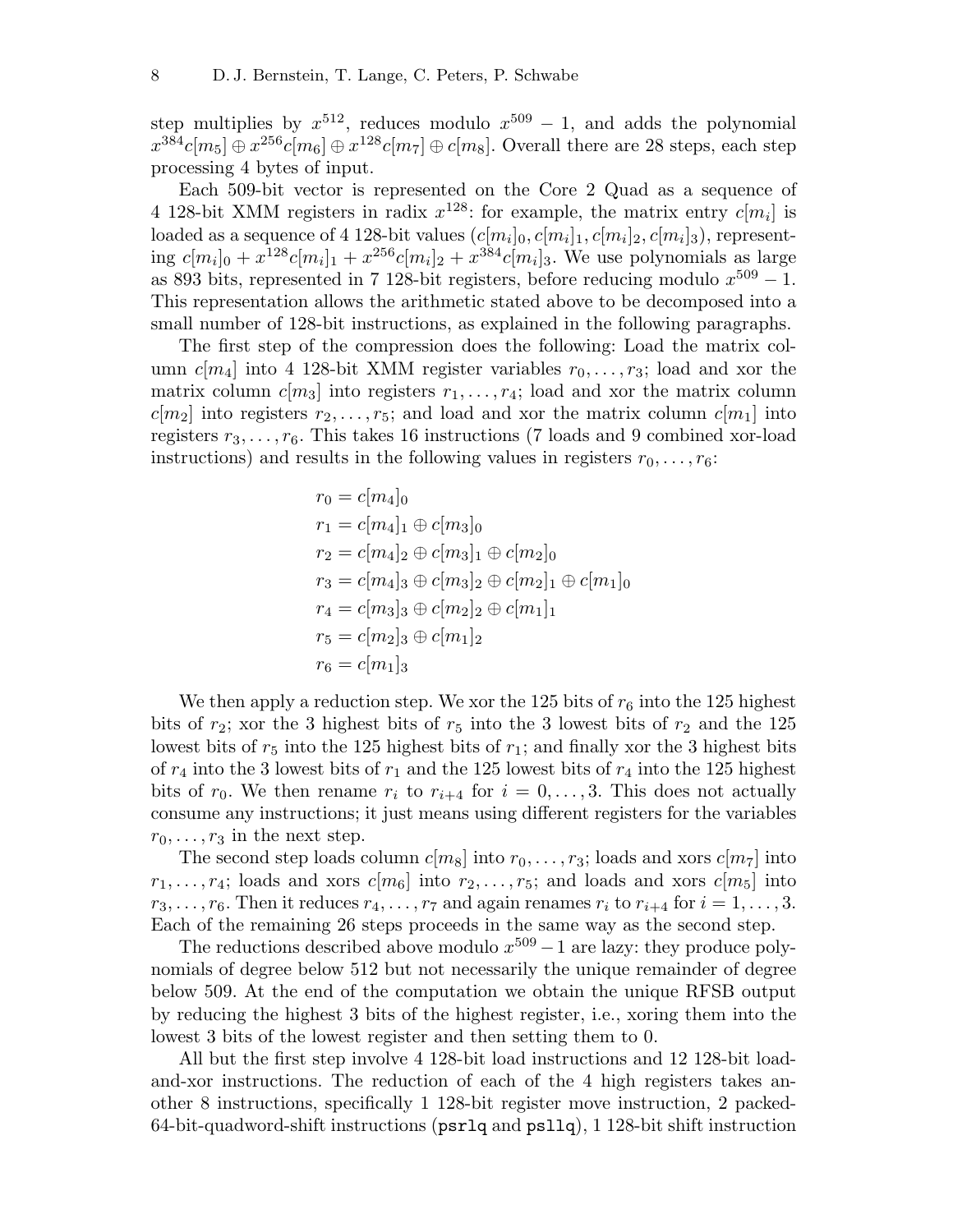(psrldq), 1 128-bit doubleword-shuffle instruction (pshufd), and 3 128-bit xor instructions.

Aside from loading and xoring matrix columns and performing reduction steps we need to load the input bytes and multiply their values by 64 to make them usable offsets for loads from the matrix. The AMD64 architecture allows offsets to be multiplied by a constant as part of the load operation, but this constant must not be larger than 8, which is not enough for 16-byte load operations. We load the input in chunks of 8 bytes into a 64-bit integer register and then extract 8 matrix offsets from these eight bytes using 8 move, 8 shift, and 8 mask instructions.

In total each step (except the first) consists of 60.5 instructions: 16 load and load-xor instructions for the matrix columns, 1 load instruction every second step to retrieve 8 bytes of input, 12 arithmetic instructions to construct matrix offsets from 4 bytes of input, and 32 arithmetic instructions for the reduction.

There are two obvious bottlenecks in this computation. First, each step involves 16.5 load instructions, so each step uses at least 16.5 cycles on all Intel Core 2 and Core i7 processors. Second, each step involves 56 arithmetic instructions, so each step uses at least 18.66 cycles. The second bottleneck implies a lower bound of 522 cycles for 28 steps. With Merkle–Damgård iteration each call to the compression function processes 48 bytes of input (together with the previous output), so these 522 cycles yield a lower bound of 10.89 cycles per byte.

There is enough parallelism in the computation to overcome most latency problems and come close to the lower bound, if instructions are scheduled carefully. Our software actually uses 11.99 cycles per byte on a Xeon X5650 (equivalent to a Core i7), and 13.62 cycles per byte on a Core 2 Quad Q9550.

<span id="page-8-3"></span>Extra speed: incremental hashing. Zobrist in [\[45,](#page-18-0) page 6] emphasized the incremental nature of his hash, i.e., the ability to quickly update the hash output for a small change to the input: "moves will typically involve two XOR operations." For example, changing  $m_2$  to  $m'_2$  simply adds  $c_2[m_2] \oplus c_2[m'_2]$  to the output. Bellare and Micciancio in [\[6\]](#page-15-4) advertised the same feature, with various generalizations of  $\oplus$  and without credit to Zobrist; their paper title was "A new paradigm for collision-free hashing: incrementality at reduced cost."

<span id="page-8-1"></span><span id="page-8-0"></span>Chaining an incremental compression function such as RFSB produces a somewhat incremental hash function for long messages. (We say "somewhat" to emphasize, as in  $[6, \text{Section 1.1}],$  $[6, \text{Section 1.1}],$  that this requires storage of all intermediate compression-function outputs, not merely the final output.) The block that changes can be recomputed incrementally at very high speed. Each subsequent block must be recomputed, but RFSB allows some of this computation to be skipped, since the only change to the input is in the chaining value. Note that Damgård's tree hash [\[19,](#page-16-3) Theorem 3.2] has only a logarithmic number of subsequent blocks for long messages.

<span id="page-8-2"></span>Extra speed: fast batch verification. One can compute the sum of many RFSB outputs at higher speed than computing each output separately. The idea is very simple: the number of copies of  $c_i[j]$  in the sum is the number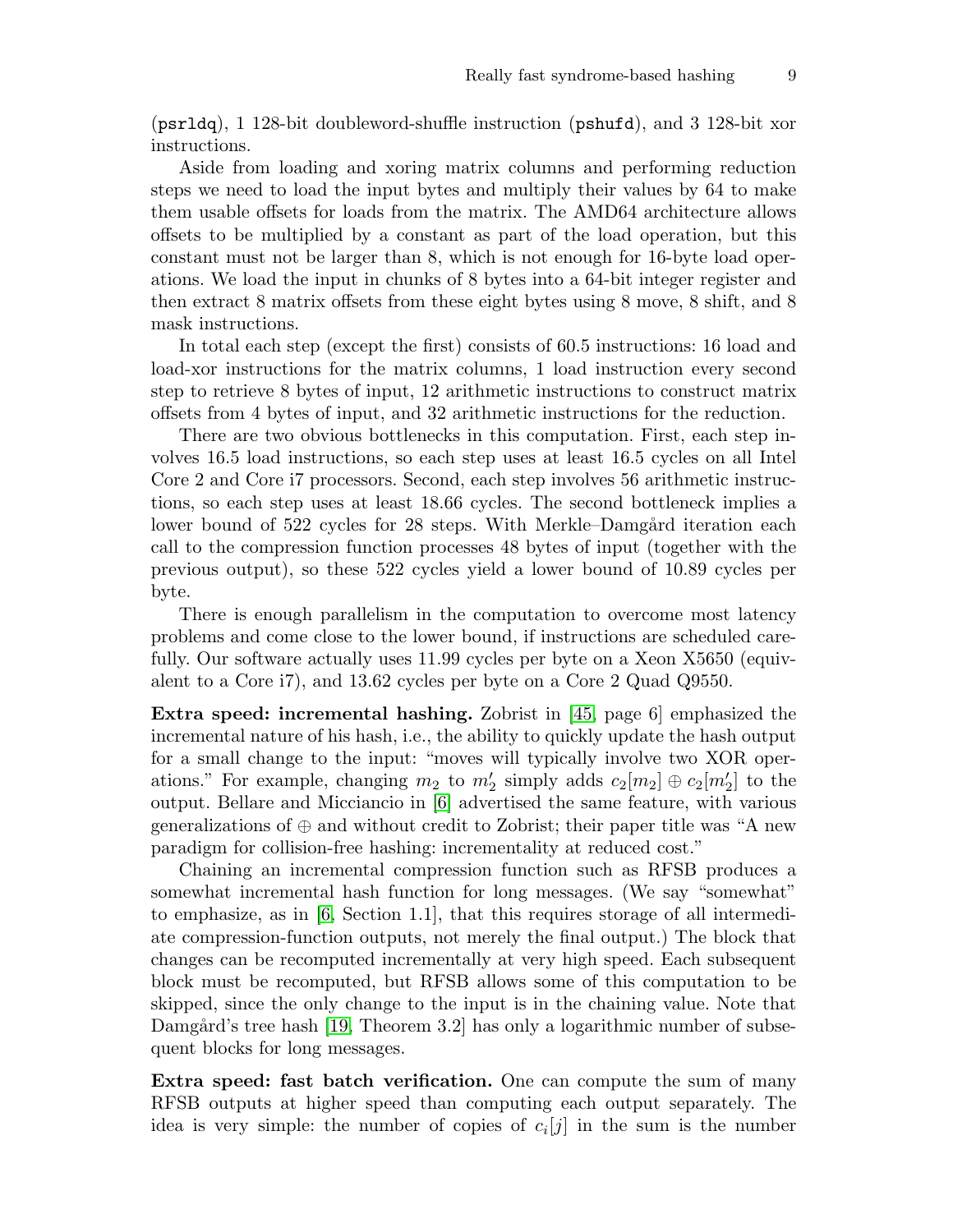of occurrences of j as  $m_i$  in the inputs; one can first count this number of occurrences, and then add  $c_i[j]$  once if the number is odd. There are  $2^b w$  separate counters, and computing all of them requires just one fast pass through all of the inputs. Each b bits require one counter update, which is faster than an  $r$ bit xor for large r. All other steps become negligible as the number of inputs increases, but we nevertheless point out a speedup in those steps for large  $r$ : one can combine the  $c_i[j]$  additions across i into a convolution, which in turn can be performed in subquadratic time by fast-multiplication techniques.

One can, at almost twice that speed, perform the following simple statistical check of a batch of alleged RFSB outputs: select 50% of the inputs, compute the sum of the RFSB outputs, and see whether the sum matches the sum of alleged outputs. This check cannot be fooled with probability above 50%. This is an example of what Bellare, Garay, and Rabin in [\[5\]](#page-15-5) call the "atomic random subset test."

<span id="page-9-1"></span><span id="page-9-0"></span>To achieve a much higher security level one can compute many independent sums. The cost of this computation grows sublinearly with the number of sums, and therefore sublinearly with the security level, because the sums have large overlaps that can be shared; see generally [\[5\]](#page-15-5). For comparison, the cost of separately computing each RFSB output grows linearly with the security level.

Extra security: avoiding variable-index table lookups. Our RFSB software performs a variable-index table lookup  $c[m_i]$  for each input chunk  $m_i$ . This could be a problem for applications that hash secret data, such as HMAC: table lookups can leak index information through cache-timing attacks, hyperthreading attacks, etc., the same way that conditional branches can leak condition information. See generally [\[41\]](#page-18-1).

<span id="page-9-4"></span>One way to hide indices is to look up all table entries, using arithmetic operations to combine the results into each desired  $c[m_i]$ . RFSB has many table lookups to perform in parallel, and for large tables one can reduce the amount of arithmetic by batching these lookups into a sorting computation, as described in the following two paragraphs.

The inputs to this sorting computation are w vectors  $(m_i, 1, i)$  together with  $2^b$  vectors  $(j, 0, c[j])$ . Sorting brings each j next to all  $m_i$ 's that are equal to j: first  $(0,0,c[0])$  is followed by all  $(m_i,1,i)$  with  $m_i = 0$ , then  $(1,0,c[0])$  is followed by all  $(m_i, 1, i)$  with  $m_i = 1$ , etc. A linear-time pass from left to right then replaces each  $(m_i, 1, i)$  with  $(c[m_i], 1, i)$ . A second sorting computation then puts  $(c[m_i], 1, i)$  back into order of *i*.

It is well known that essentially-linear-time sorting does not require variable array indexing, and does not require conditional branches. For example, the Batcher sorting network sorts *n* items using approximately  $(1/2)n(\lg n)^2$ compare-exchange steps, and one can do even better for large n. See [\[28,](#page-17-1) Section 5.3.4] for a survey of the extensive literature on sorting networks.

<span id="page-9-3"></span><span id="page-9-2"></span>Another way to avoid variable-index table lookups is to compute  $c[m_i]$  directly from  $m_i$ . The Käsper–Schwabe bitsliced implementation of AES [\[27\]](#page-17-2) takes only about 7 cycles per byte, and new Intel CPUs support AES instructions tak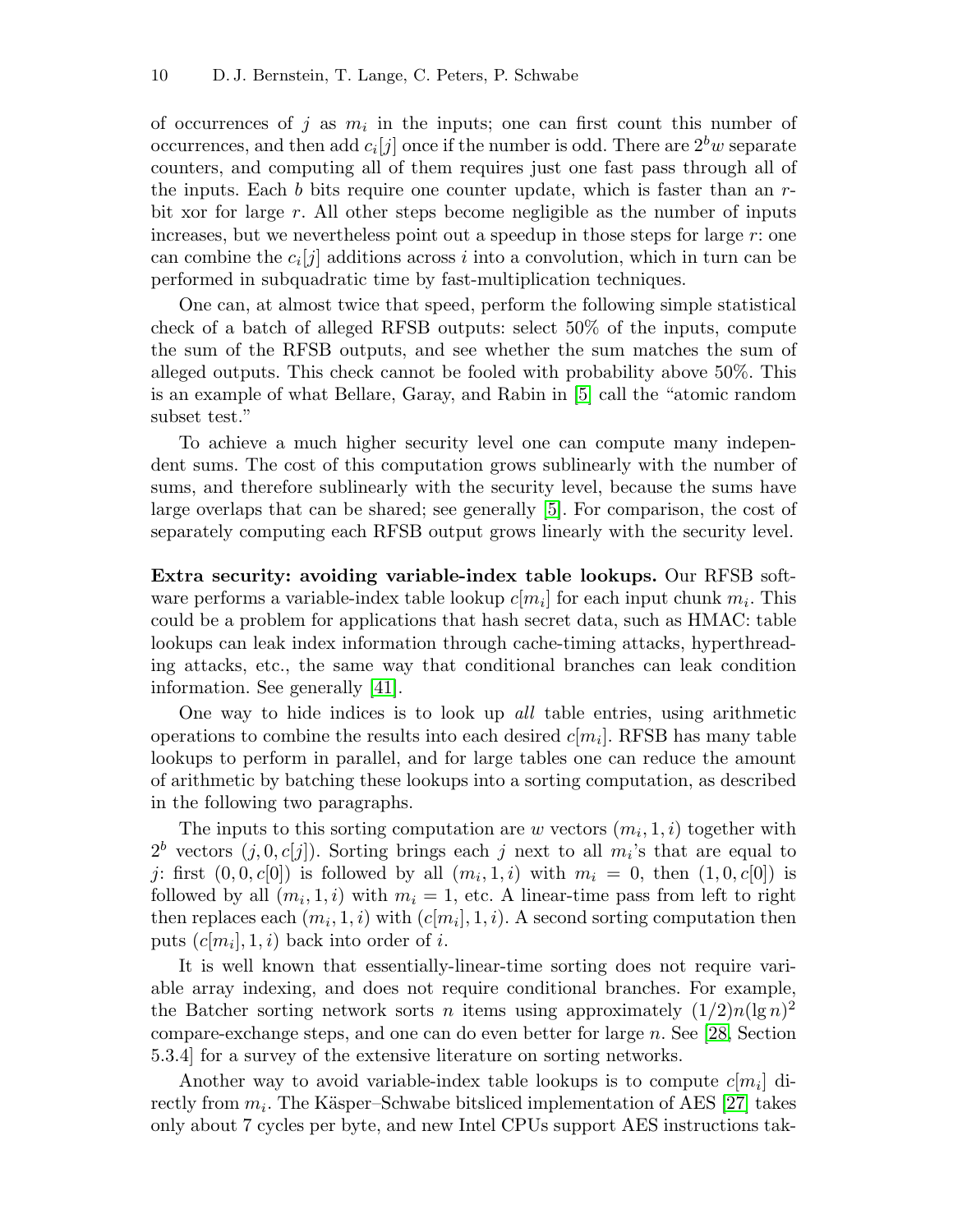ing only about 1.4 cycles per byte in parallelizable modes, i.e., about 90 cycles to compute  $c[m_i]$ . This is an order of magnitude slower than our software.

We have two suggestions for improving speed in this situation. One suggestion is to replace AES with something much simpler and faster. The full security of AES is certainly not required for RFSB: all that we need is a function generating a few elements of  $\mathbf{F}_{2}[x]/(x^{r}-1)$  without any obvious linear structure. The design of such functions is outside the scope of this paper.

The other suggestion, specific to HMAC, is to eliminate the initial keying in HMAC. Normally the HMAC input is public (such as a packet sent through the network), and if no secret key is inserted then RFSB with fast table lookups can be applied to this public input. The second stage of HMAC needs a key but is applied only to a short message; this stage can simply be SHA-256. Eliminating the initial keying allows MAC forgery via offline collision attacks, but we have designed RFSB precisely to make those collision attacks fail.

#### 4 Attacks against RFSB

This section reviews and analyzes three different strategies to find collisions in FSB-type hash functions, including some new attack improvements. All of the strategies cost more than  $2^{128}$  to find collisions in RFSB-509. This section also reviews reducibility, an attack tool that converts many FSB-type hash functions into smaller hash functions that are easier to break, and shows that this tool is inapplicable to RFSB.

We describe each attack for general RFSB parameters  $r, b, w$ . We illustrate the scalability of the attacks by considering the special case  $b = 8$ ,  $w \approx r/4$ . In this case RFSB compresses  $\approx 2r$  bits to r bits, using  $r/4$  additions of r-bit vectors, i.e., 2 additions of r-bit vectors per byte of input; the compressed RFSB matrix fits into  $32r$  bytes; and the cost of each attack is exponential in r.

<span id="page-10-1"></span><span id="page-10-0"></span>We make some comments about preimage attacks as a stepping-stone to collision attacks, but we do not systematically analyze preimage attacks. Several modern hash-function designs, such as Keccak [\[11\]](#page-16-7) and Quark [\[4\]](#page-15-6), drop the traditional goal of having a preimage exponent twice as large as the best collision exponent; the question of whether RFSB reaches this goal is outside the scope of this paper. We are satisfied knowing that first preimages require breaking an output filter, and that second preimages are even more difficult to find than collisions.

Cost of computation. In this paper, cost means price/performance ratio: the size of the attack machine, multiplied by the time taken by the attack machine. For example, a brute-force k-bit key search can be carried out in time  $2^k t$  by a small attack machine, or in time  $2<sup>k</sup>t/100$  by an attack machine 100 times larger, where  $t$  is the time to test a single key; these machines have the same cost.

<span id="page-10-2"></span>In a classic paper thirty years ago, Brent and Kung proved that every  $n$ -bit multiplication circuit costs at least  $n^{3/2}$ . Here cost has a precise definition as the circuit area, multiplied by the time taken by the circuit, scaled by a particular constant reflecting the circuit speed, wire size, etc.; see [\[13,](#page-16-8) Theorem 3.1]. The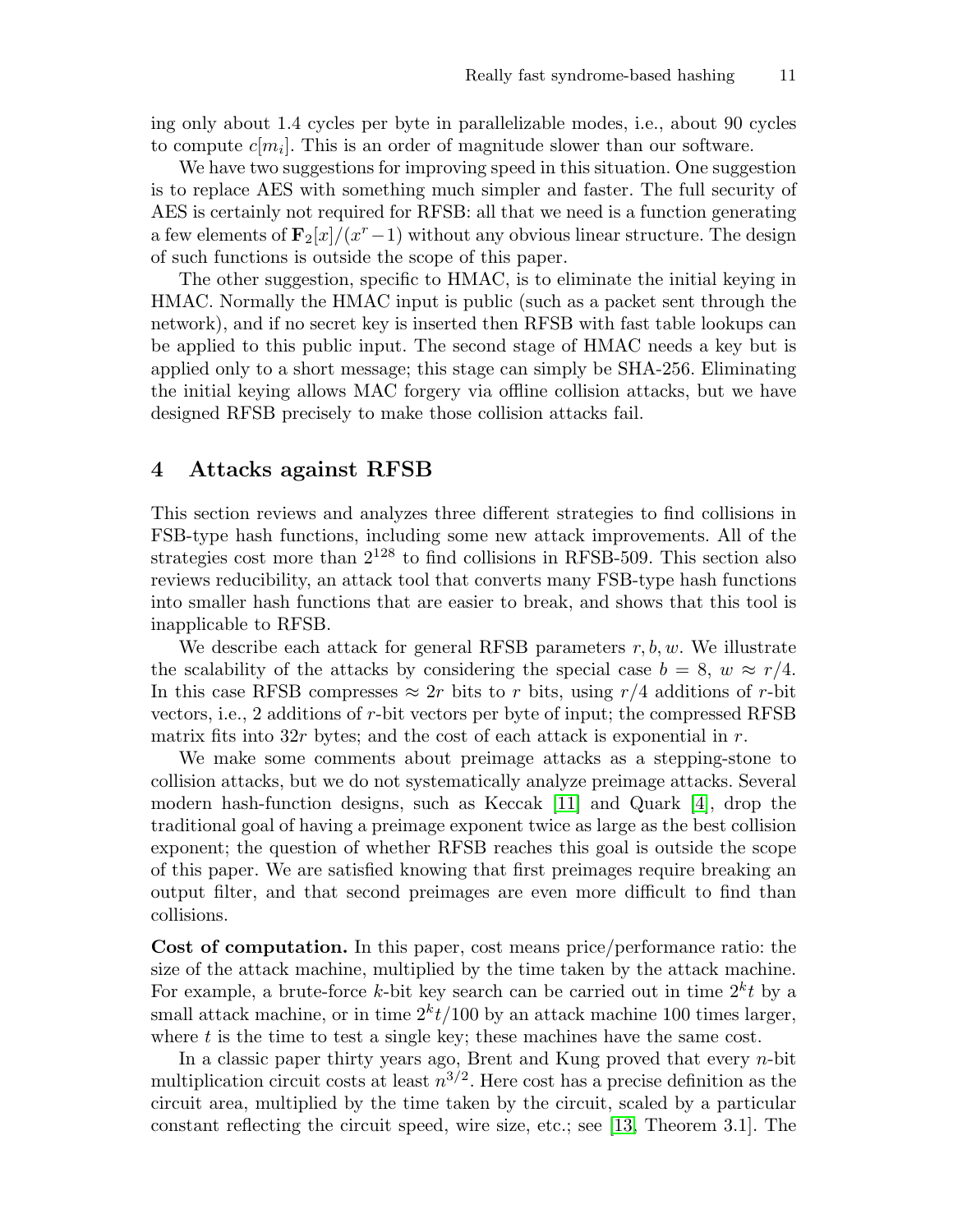<span id="page-11-1"></span>same bound applies to other computations such as sorting; what matters is that the computations include  $n$  different shifts of one input, where the shift distance depends on the other input. The model of computation in [\[13\]](#page-16-8) is a very broad class of two-dimensional circuits, including all of the most efficient computer technologies available today.

We use the same definition of cost in this paper. There are some future technologies, notably quantum computers, that cannot be efficiently simulated in this model, but we explicitly disregard those technologies.

We caution the reader that a naive operation count, as used in many cryptanalytic papers, is a poor predictor of cost when the allowed operations include random access to an arbitrarily large array. For example, sorting  $n$  keys uses fewer operations than performing n separate hash-function evaluations, even if the hash function is quite fast; but the *cost* of sorting n keys becomes vastly larger than the cost of  $n$  separate hash-function evaluations as  $n$  grows.

In the real world, sorting  $2^{50}$  keys is a major engineering challenge, while  $2^{50}$  hash-function evaluations are a rather easy computation. The current public sorting record is merely  $2^{46.5}$  bytes, sorted by Yahoo's Hadoop in 10380 seconds on 3452 nodes with 13808 disks and 27616 cores. For comparison, readily available software performs  $2^{47}$  separate evaluations of SHA-1 in 10380 seconds on just 20 PCs, each equipped with two GTX 295 graphics cards. We see overwhelming evidence that naive operation counts exaggerate the threat posed by communication-intensive cryptanalytic algorithms, and that this exaggeration grows with the size of the problem being solved. We see no evidence of similar problems with the cost model in [\[13\]](#page-16-8).

<span id="page-11-2"></span><span id="page-11-0"></span>Linearization. The following preimage attack was introduced by Bellare and Micciancio in [\[6,](#page-15-4) Appendix A]. First choose  $m_1, m_2, \ldots, m_w$  and compute the difference  $\Delta = h \oplus c_1[m_1] \oplus c_2[m_2] \oplus \cdots \oplus c_w[m_w]$ , where h is the target hash. Then, for each *i*, choose  $m'_i \neq m_i$  and compute the difference  $\delta_i = c_i[m_i] \oplus c_i[m'_i]$ . Use linear algebra to find a subset of  $\delta_1, \ldots, \delta_w$  with sum  $\Delta$ , i.e., a linear relation  $\epsilon_1\delta_1\oplus\cdots\oplus\epsilon_w\delta_w=\Delta$ , if a linear relation exists. Then  $c_1[m_1\oplus\epsilon_1(m_1'\oplus m_1)]\oplus$  $\dots \oplus c_w[m_w \oplus \epsilon_w(m'_w \oplus m_w)] = h$  as desired. If no linear relation exists, try again with new choices of  $m_i$  and  $m'_i$ .

The main obstacle to this attack is that if  $w < r$  then  $\delta_1, \ldots, \delta_w$  generate a linear space of dimension at most  $w$  (and sometimes less), so under suitable randomness assumptions the desired linear relation exists with probability at most  $2^w/2^r$ . The expected number of iterations is therefore at least  $2^r/2^w$ ; e.g., approximately  $2^{0.75r}$  if  $w \approx r/4$ .

<span id="page-11-3"></span>Saarinen in [\[38,](#page-17-0) Section 5] suggested doubling the number of generators for  $w \leq r/2$  by computing two differences for each i, say  $\delta_i = c_i[m_i] \oplus c_i[m'_i]$  and  $\delta_i' = c_i[m_i] \oplus c_i[m_i'']$ . There are two obstacles to this attack: first, if  $2w < r$ then a linear relation exists with probability at most  $2^{2w}/2^r$ ; second, a relation is useful with probability only  $(3/4)^w$ , since a relation involving both  $\delta_i$  and  $\delta'_i$ is useless. The expected number of iterations is therefore at least  $2^r/3^w$ ; e.g., approximately  $2^{0.60r}$  if  $w \approx r/4$ .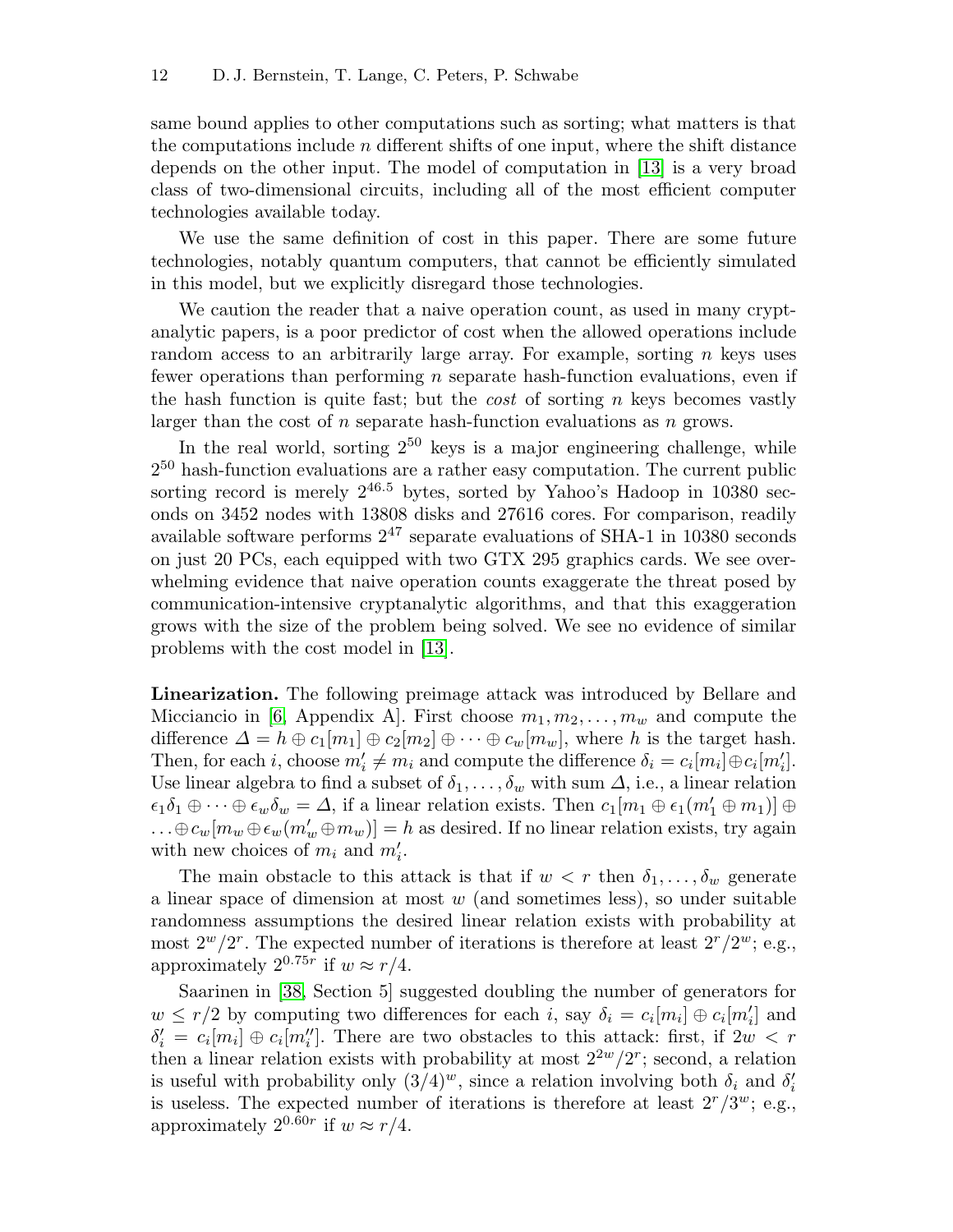More generally, for  $k \geq 1$  and  $w \leq r/k$ , Saarinen suggested computing k differences  $c_i[m_i] \oplus c_i[m'_i], c_i[m_i] \oplus c_i[m''_i], \ldots$  for each i. Then there are kw generators, so a linear relation exists with probability at most  $2^{kw}/2^r$ . A relation is useful with probability  $((k+1)/2^k)^w$ , so the expected number of iterations is slightly above  $2^r/(k+1)^w$ ; e.g., approximately  $2^{0.42r}$  if  $w \approx r/4$  and  $k = 4$ .

<span id="page-12-4"></span>Saarinen in [\[38,](#page-17-0) Section 4] suggested a different way to double the number of generators for collision attacks: compute  $\delta_i = c_i[m_i] \oplus c_i[m'_i]$  and  $\delta'_i = c_i[n_i] \oplus$  $c_i[n'_i]$ , and use linear algebra to find a subset of  $\delta_1, \delta'_1, \ldots, \delta_w, \delta'_w$  with sum  $\Delta =$  $c_1[m_1] \oplus c_1[n_1] \oplus c_2[m_2] \oplus c_2[n_2] \oplus \cdots \oplus c_w[m_w] \oplus c_w[n_w]$ . The expected number of iterations here is at least  $2^r/4^w$ ; e.g., approximately  $2^{0.50r}$  if  $w \approx r/4$ .

More generally, for  $w \leq r/(2k)$ , one can take 2k generators for each i, with the first k generators of the form  $c_i[m_i] \oplus c_i[m'_i], c_i[m_i] \oplus c_i[m''_i], \dots$  and the second k generators of the form  $c_i[n_i] \oplus c_i[n'_i], c_i[n_i] \oplus c_i[n''_i], \ldots$  A subset of these generators has sum  $\Delta = c_1[m_1] \oplus c_1[n_1] \oplus c_2[m_2] \oplus c_2[n_2] \oplus \cdots \oplus c_w[m_w] \oplus c_w[n_w]$ with probability at most  $2^{2kw}/2^r$ . This subset is useful, revealing a collision, with probability  $((k+1)^2/4^k)^w$ , so the expected number of iterations is slightly above  $2^r/(k+1)^{2w}$ ; e.g., approximately  $2^{0.21r}$  if  $w \approx r/4$  and  $k=2$ .

A hybrid approach is to take  $2k + 2$  generators for v values of i and  $2k$ generators for  $w-v$  values of i, assuming that  $2kw+2v \leq r$  and  $0 \leq v \leq w$ . The expected number of iterations is then slightly above  $2^r/((k+1)^{2w}((k+2)/(k+1))$ 1))<sup>2v</sup>). For  $k = 1$  this approach appears in [\[38,](#page-17-0) Section 5.2].

<span id="page-12-5"></span>For RFSB-509 the optimal attack parameters are  $k = 2$  and  $v = 30$ , and the expected number of iterations is slightly above  $2^{509}/(9^{112}(16/9)^{30}) > 2^{129}$ . Since our security target is  $2^{128}$ , we do not need to assess the cost of each iteration, but we make one comment on this cost: namely, taking more than  $r$  generators allows the cost of linear algebra to be amortized across several relations.

<span id="page-12-3"></span>Note that [\[24,](#page-16-1) page 2] claims a simpler formula for the number of iterations for linearization, namely  $(4/3)^{r-2w}$  whenever  $w \leq r/2$ . This claim is correct for  $r/4 \leq w \leq r/2$  (take  $k = 1$  in the hybrid approach above), but understates the number of iterations for  $w < r/4$ . The problem is that for  $r/4 \leq w \leq r/2$  one can reach r generators by taking at most 4 generators for each i, but for  $w < r/4$ this is no longer true. For the same reason, we disagree with the comment in [\[38,](#page-17-0) Section 5] that large values of k do not have "cryptanalytic advantages."

<span id="page-12-6"></span><span id="page-12-2"></span><span id="page-12-0"></span>In the opposite direction, [\[22,](#page-16-4) Section 3.3] states that linearization is applicable only for  $w \ge r/4$ . Our RFSB-509 example disproves this statement. As a more extreme example, for the case  $w = r/8$  used in [\[3\]](#page-15-1), linearization finds collisions in time approximately  $2^{0.41r}$ . The time grows rapidly as  $w/r$  drops.

**Generalized birthday attacks.** The k-sum problem is to find  $x_1 \in L_1, \ldots, x_k \in$  $L_k$  such that  $x_1 \oplus x_2 \oplus \cdots \oplus x_k = 0$ , given k lists  $L_1, \ldots, L_k$  of r-bit strings drawn uniformly and independently at random.

<span id="page-12-7"></span><span id="page-12-1"></span>If  $k = 2^{i-1}$  and each list has  $2^{r/i}$  elements then generalized birthday attacks solve this problem using  $O(k \cdot 2^{r/i})$  operations. In the next three paragraphs we review Wagner's single-modulus generalized birthday attack from [\[42\]](#page-18-2), which is slightly simpler and faster than the original multiple-modulus generalized birthday attack introduced by Camion and Patarin in [\[15\]](#page-16-6).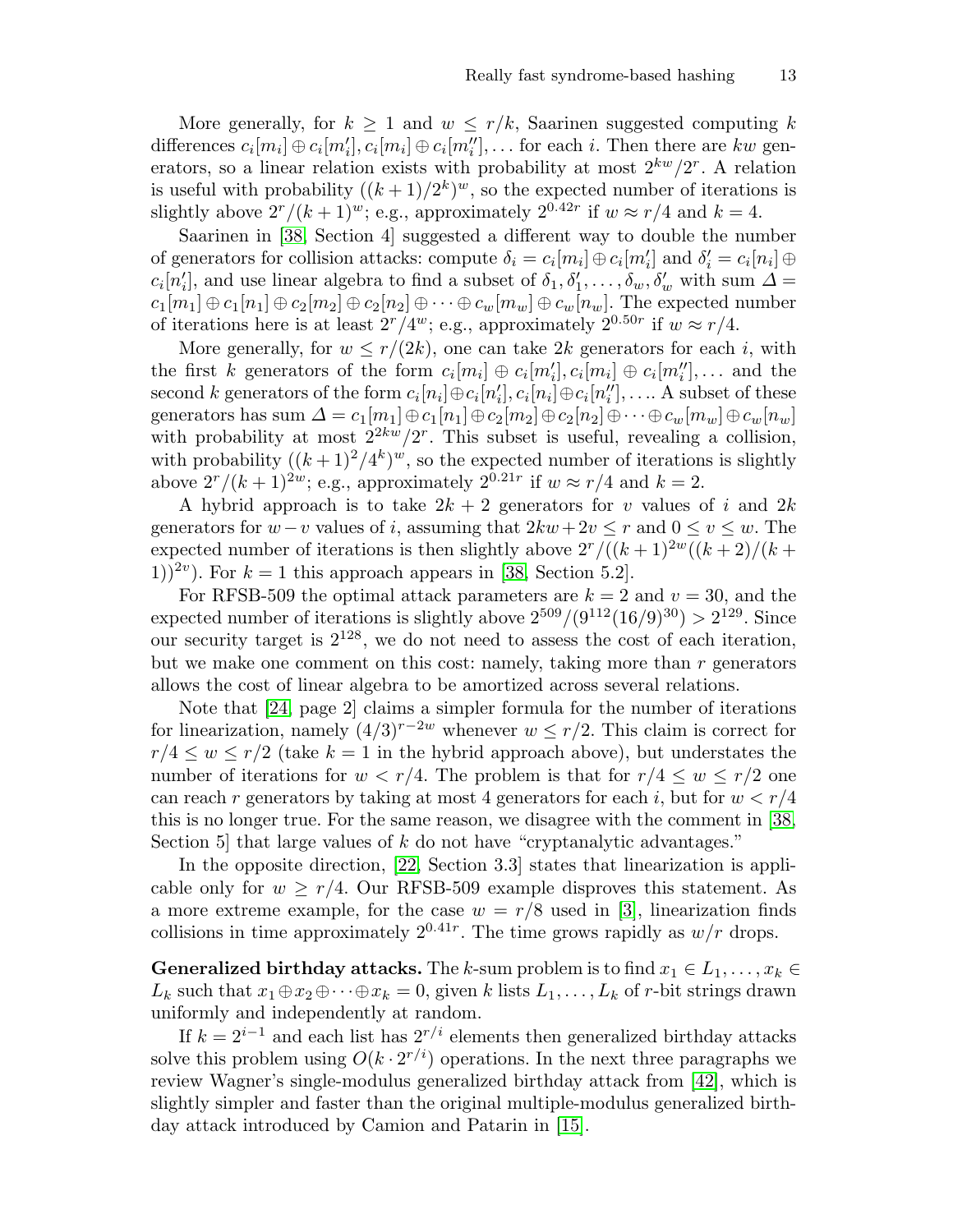Merge lists  $L_1$  and  $L_2$  to find all sums of elements  $u \oplus v$  with  $u \in L_1$  and  $v \in L_2$  that are 0 on their first  $r/i$  bits. Store these sums in a new list  $L_{1,2}$ . The expected number of elements in  $L_{1,2}$  is again  $2^{r/i}$ . In the same way build a list  $L_{3,4}$  from lists  $L_3$  and  $L_4$  and so on and a list  $L_{k-1,k}$  from lists  $L_{k-1}$  and  $L_k$ . This first level of operations thus generates  $2^{i-2}$  lists of expected length  $2^{r/i}$ containing r-bit strings with their first  $r/i$  bits zero.

On the next level merge lists  $L_{1,2}$  and lists  $L_{3,4}$  to find all sums of elements  $u \oplus v$  with  $u \in L_{1,2}$  and  $v \in L_{3,4}$  that are 0 on their first  $2r/i$  bits. Store these sums in a new list  $L_{1,2,3,4}$ . As  $r/i$  bits are already known to be zero, the expected size of this list is again  $2^{r/i}$ . Similarly build lists  $L_{5,6,7,8}$  and so on to list  $L_{k-3,k-2,k-1,k}$ .

Continue for  $i - 2$  levels to build lists in the same way to obtain two lists  $L_{1,\dots,k/2}$  and  $L_{k/2+1,\dots,k}$ , each containing an expected number of  $2^{r/i}$  strings that are 0 on their first  $(i-2)r/i$  bits. Compute all sums  $u \oplus v$  with  $u \in L_{1,\ldots,k/2}$  and  $v \in L_{k/2+1,\ldots,k}$  to see, on average, one element with all r bits zero.

Applying this attack to an FSB-type hash function, and taking  $k = w$ , runs into an obstacle: there are only  $2^b$  entries in each of the w input lists. The attack needs  $2^{r/(1+\lfloor \lg k \rfloor)}$  entries. Usually b is much smaller than  $r/(1 + \lfloor \lg k \rfloor)$ , drastically reducing the success probability of the attack.

<span id="page-13-5"></span><span id="page-13-0"></span>However, Coron and Joux in [\[18\]](#page-16-9) used generalized birthday attacks to break many instances of the preliminary version of FSB presented in [\[1\]](#page-15-3). The idea is to take k smaller than w and to build the starting lists  $L_1, \ldots, L_k$  by considering all possible xors of columns from one block. To build fewer but larger lists one can also consider xors of columns from multiple blocks, two columns per block. The solution of Wagner's tree algorithm is then the xor of  $2w$  columns, exactly 2 per block. For extensions see [\[2\]](#page-15-0), [\[7\]](#page-15-7), and [\[34\]](#page-17-3).

<span id="page-13-6"></span><span id="page-13-2"></span><span id="page-13-1"></span>In the case of RFSB-509 the number of operations is minimized for  $k = 16$ . There are  $\binom{256}{2}$  $\binom{56}{2} \approx 2^{15}$  possible 2-column combinations  $c_1[m_1] \oplus c_1[m'_1]$ , and therefore  $2^{105}$  possible 14-column combinations involving  $c_1, c_1, c_2, c_2, \ldots, c_7, c_7$ . Generate all of these combinations, and build a list containing the combinations that have their first 4 bits equal to 0, leaving 505 bits uncontrolled; this list has approximately  $2^{101}$  elements. Build 16 lists from  $c_1, c_2, \ldots, c_{112}$  by repeating this procedure. Then apply the generalized birthday attack, zeroing  $5 \cdot 101 = 505$ bits. Overall this takes 15 merging steps on lists of size  $2^{101}$ .

<span id="page-13-4"></span><span id="page-13-3"></span>The cost of a single merging step is more than  $2^{150}$  by [\[13,](#page-16-8) Theorem 3.1]; see the "Cost of computation" subsection above. Reducing the list size to  $2^{82}$ would bring the merging cost down to approximately  $2^{128}$ ; but then 5 rounds clear only 410 bits, leaving 99 bits uncontrolled. At most  $105 - 82 = 23$  bits can be controlled through precomputation, so the algorithm must be repeated  $2^{76}$  times on average, bringing the cost above  $2^{200}$ . We have considered several further variants of Wagner's attack, including the "Pollard" variant in [\[9,](#page-16-2) Section 2.2], and all of them cost far more than  $2^{128}$ .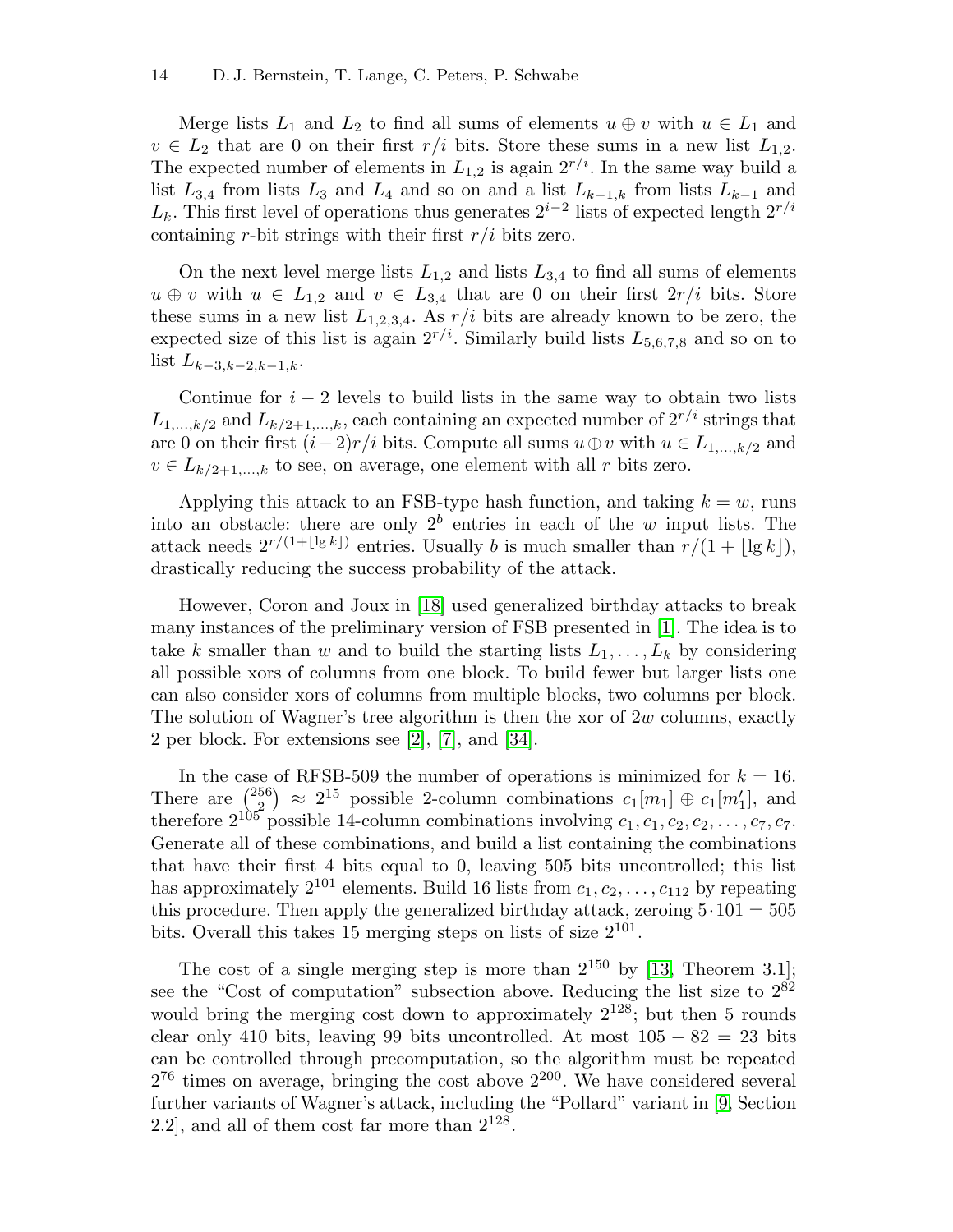Information-set decoding. Augot, Finiasz, and Sendrier in [\[1,](#page-15-3) Section 4.2] presented an information-set-decoding algorithm that uses approximately

<span id="page-14-0"></span>
$$
\min \left\{ 2^r / \left( {r/w_0 \choose 2} + 1 \right)^{w_0} : w_0 \in \{1, 2, ..., w\} \right\}
$$

iterations to find a collision  $c_1[m_1] \oplus \cdots \oplus c_w[m_w] = c_1[m'_1] \oplus \cdots \oplus c_w[m'_w]$ . For  $w \approx r/4$  this number of iterations is roughly  $2^{0.3r}$ . Each iteration uses some linear algebra, inverting an  $r \times r$  matrix.

For RFSB-509, with  $r = 509$  and  $w = 112$ , the expected number of iterations is very close to 2<sup>153</sup>. The second attack stated in Section 1 is a simplified version of the attack from [\[1\]](#page-15-3), using  $2^{158}$  iterations rather than  $2^{153}$  iterations.

<span id="page-14-1"></span>There are many other papers on information-set decoding. However, almost all of the decoding algorithms merely produce some weight-2w codeword, and most of the algorithms are limited to the case of small weight (at most the Gilbert–Varshamov bound), where one expects to find at most one codeword. Augot, Finiasz, and Sendrier consider much larger weights, where many solutions exist, and handle the more complicated problem of finding a useful codeword having exactly two  $c_1[\cdots]$ , exactly two  $c_2[\cdots]$ , etc. The case  $w \approx r/4$  illustrates the difference between these problems: finding a weight- $2w$  codeword takes polynomial time, while the best algorithms known to find a useful weight- $2w$  codeword take exponential time.

<span id="page-14-7"></span><span id="page-14-6"></span><span id="page-14-2"></span>We have developed a generalized version of the attack from [\[1\]](#page-15-3). The generalization combines ideas from various improved versions of information-set decoding, and restructures those ideas to fit the more complicated context of useful codewords. In particular, our attack uses the ideas of Lee-Brickell [\[29\]](#page-17-4), Leon [\[30\]](#page-17-5), and Stern [\[40\]](#page-18-3) to increase the chance of success per iteration at the expense of more effort per iteration. These generalized attack parameters allow the number of bit operations to be reduced to  $2^{142}$ ; but this is still far above  $2^{128}$ , and from our cost perspective the reduction is outweighed by an increase in the amount of memory used by the attack.

<span id="page-14-3"></span>Reducibility. As mentioned in Section 1, the preliminary quasi-cyclic FSB pro-posals in [\[23\]](#page-16-0) used powers of 2 for r, specifically  $r = 512$  and  $r = 1024$ . Fouque and Leurent broke these proposals in [\[24\]](#page-16-1).

To understand the Fouque–Leurent idea, consider transforming RFSB-509 into a smaller compression function  $f$  that works as follows. Take a string  $(m_1, m_2, m_3, m_4, m_5)$  as input. Apply RFSB-509 to the repeated input

<span id="page-14-5"></span><span id="page-14-4"></span> $(m_1, m_2, m_3, m_4, m_5, \ldots, m_1, m_2, m_3, m_4, m_5, 0, 0).$ 

Note that the output in  $\mathbf{F}_2[x]/(x^{509}-1)$  is a constant (for the  $(0,0)$ ) plus a multiple of  $\varphi = 1 + x^{128 \cdot 5} + x^{128 \cdot 10} + \cdots + x^{128 \cdot 105}$ . Subtract the constant and divide by  $g = \gcd\left\{x^{509} - 1, \varphi\right\}$ , obtaining an element of  $\mathbf{F}_2[x]/((x^{509} - 1)/g)$ . The output of  $f$  is this element.

Observe that f is another Zobrist-type hash:  $f(m_1, m_2, m_3, m_4, m_5)$  has the shape  $f_1[m_1] \oplus f_2[m_2] \oplus f_3[m_3] \oplus f_4[m_4] \oplus f_5[m_5]$ . The difficulty of finding collisions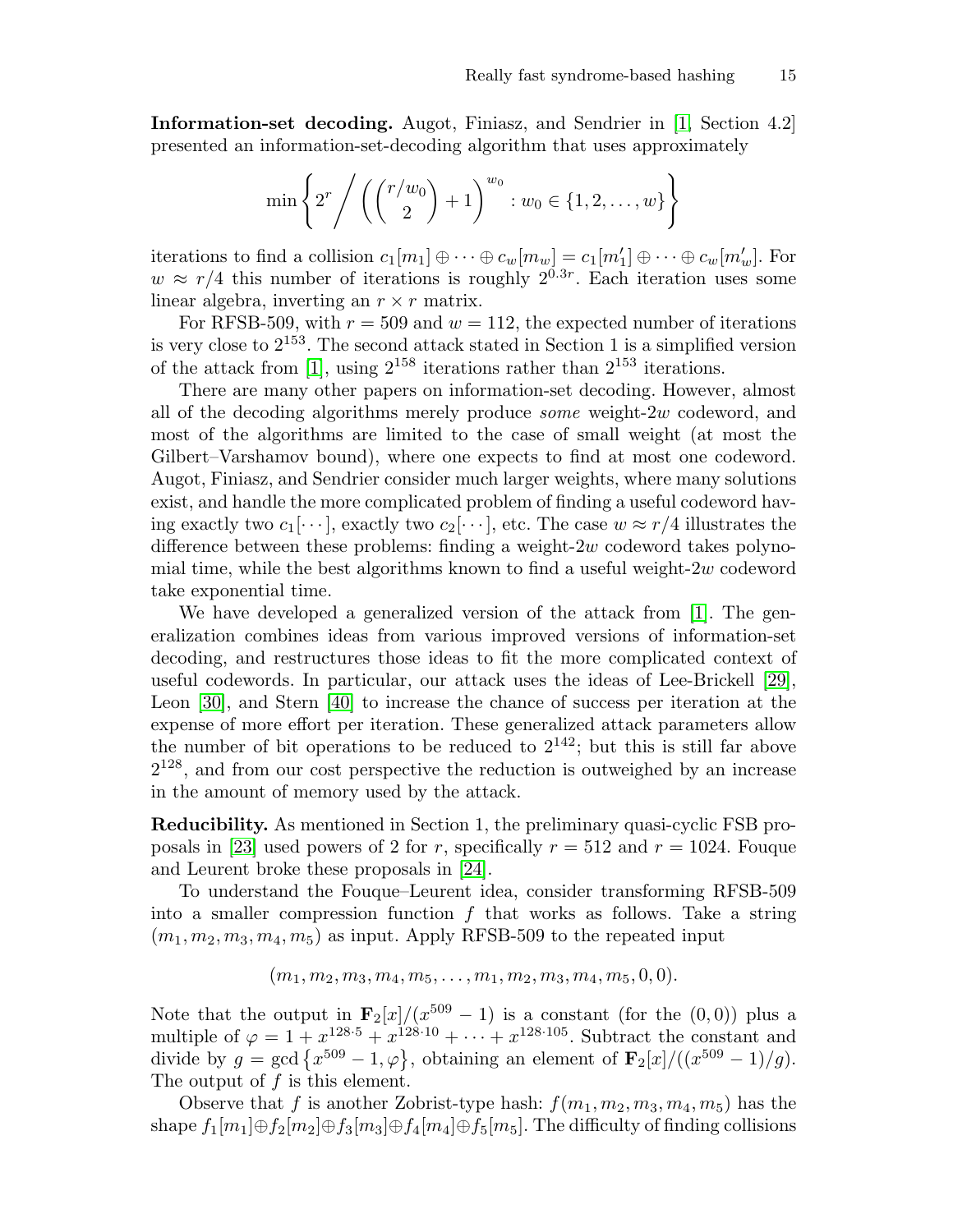in this hash depends on how long its output is, i.e., on the degree of  $(x^{509}-1)/g$ . If this output is short then one can easily find collisions in  $f$ , and therefore collisions in RFSB-509.

This attack does not work because the output is actually very long:  $g$  turns out to be  $x-1$ , so  $\left(\frac{x^{509}-1}{g}\right)$  has degree 508. Attacks might marginally benefit from this change in degree, but not enough to compensate for the restricted set of inputs to  $f$ .

Modifying the attack to construct multiples of other polynomials  $\varphi$  also cannot work. The only divisors of  $x^{509} - 1$  are  $x^{509} - 1$ ,  $(x^{509} - 1)/(x - 1)$ ,  $x - 1$ , and 1, corresponding to finding multiples of 1,  $x - 1$ ,  $(x^{509} - 1)/(x - 1)$ , and  $x^{509} - 1$  respectively. Finding multiples of 1 or  $x - 1$  is trivial but useless, as in the  $(m_1, m_2, m_3, m_4, m_5)$  example. Finding multiples of  $(x^{509} - 1)/(x - 1)$ or  $x^{509} - 1$  is a very hard preimage problem, preventing the attack from even getting started; an attacker able to solve that preimage problem would not have any need to transform RFSB-509 into a smaller function.

<span id="page-15-8"></span>All RFSB parameters, and all parameters in the FSB SHA-3 submission [\[3\]](#page-15-1), are protected in the same way against the Fouque–Leurent attack: r is chosen so that  $(x^{r}-1)/(x-1)$  is irreducible. We are not aware of attacks against primes r with reducible  $(x^{r} - 1)/(x - 1)$ , but insisting on irreducibility does not severely restrict the choice of r.

### References

- <span id="page-15-3"></span>[1] Daniel Augot, Matthieu Finiasz, Nicolas Sendrier, A fast provably secure cryptographic hash function (2003). URL: <http://eprint.iacr.org/2003/230>. Citations in this document: §[1](#page-3-0), §[2](#page-5-0), §[4,](#page-13-0) §[4,](#page-14-0) §[4](#page-14-1), §[4](#page-14-2).
- <span id="page-15-9"></span><span id="page-15-0"></span>[2] Daniel Augot, Matthieu Finiasz, Nicolas Sendrier, A family of fast syndrome based cryptographic hash functions, in Mycrypt 2005 [\[21\]](#page-16-10) (2005), 64–83. Citations in this document: §[1,](#page-1-0) §[1,](#page-3-1) §[2](#page-5-1), §[4](#page-13-1).
- <span id="page-15-1"></span>[3] Daniel Augot, Matthieu Finiasz, Philippe Gaborit, Stéphane Manuel, Nicolas Sendrier, SHA-3 proposal: FSB (2008). URL: [http://www-rocq.inria.fr/](http://www-rocq.inria.fr/secret/CBCrypto/fsbdoc.pdf) [secret/CBCrypto/fsbdoc.pdf](http://www-rocq.inria.fr/secret/CBCrypto/fsbdoc.pdf). Citations in this document: §[1,](#page-2-0) §[2](#page-5-2), §[2](#page-5-3), §[4](#page-12-0), §[4.](#page-15-8)
- <span id="page-15-11"></span><span id="page-15-6"></span>[4] Jean-Philippe Aumasson, Luca Henzen, Willi Meier, Maria Naya-Pasencia, Quark: a lightweight hash, in CHES 2010 [\[32\]](#page-17-6) (2010), 1–15. Citations in this document: §[4.](#page-10-0)
- <span id="page-15-12"></span><span id="page-15-5"></span>[5] Mihir Bellare, Juan A. Garay, Tal Rabin, Fast batch verification for modular exponentiation and digital signatures, in [\[35\]](#page-17-7) (1998), 236–250. Citations in this document: §[3,](#page-9-0) §[3](#page-9-1).
- <span id="page-15-10"></span><span id="page-15-4"></span>[6] Mihir Bellare, Daniele Micciancio, A new paradigm for collision-free hashing: incrementality at reduced cost, in Eurocrypt '97 [\[25\]](#page-17-8) (1997), 163–192. URL: <http://www-cse.ucsd.edu/~mihir/papers/incremental.html>. Citations in this document: §[2,](#page-5-4) §[2,](#page-5-5) §[3](#page-8-0), §[3](#page-8-1), §[4.](#page-11-0)
- <span id="page-15-7"></span>[7] Daniel J. Bernstein, Better price-performance ratios for generalized birthday attacks, in Workshop Record of SHARCS'07: Special-purpose Hardware for Attacking Cryptographic Systems (2007). URL: <http://cr.yp.to/papers.html#genbday>. Citations in this document: §[4](#page-13-2).
- <span id="page-15-2"></span>[8] Daniel J. Bernstein, Tanja Lange (editors), eBASH: ECRYPT Benchmarking of All Submitted Hashes (accessed 5 November 2010), 2010. URL: [http://bench.cr.](http://bench.cr.yp.to) [yp.to](http://bench.cr.yp.to). Citations in this document: §[1](#page-2-1), §[3](#page-6-0).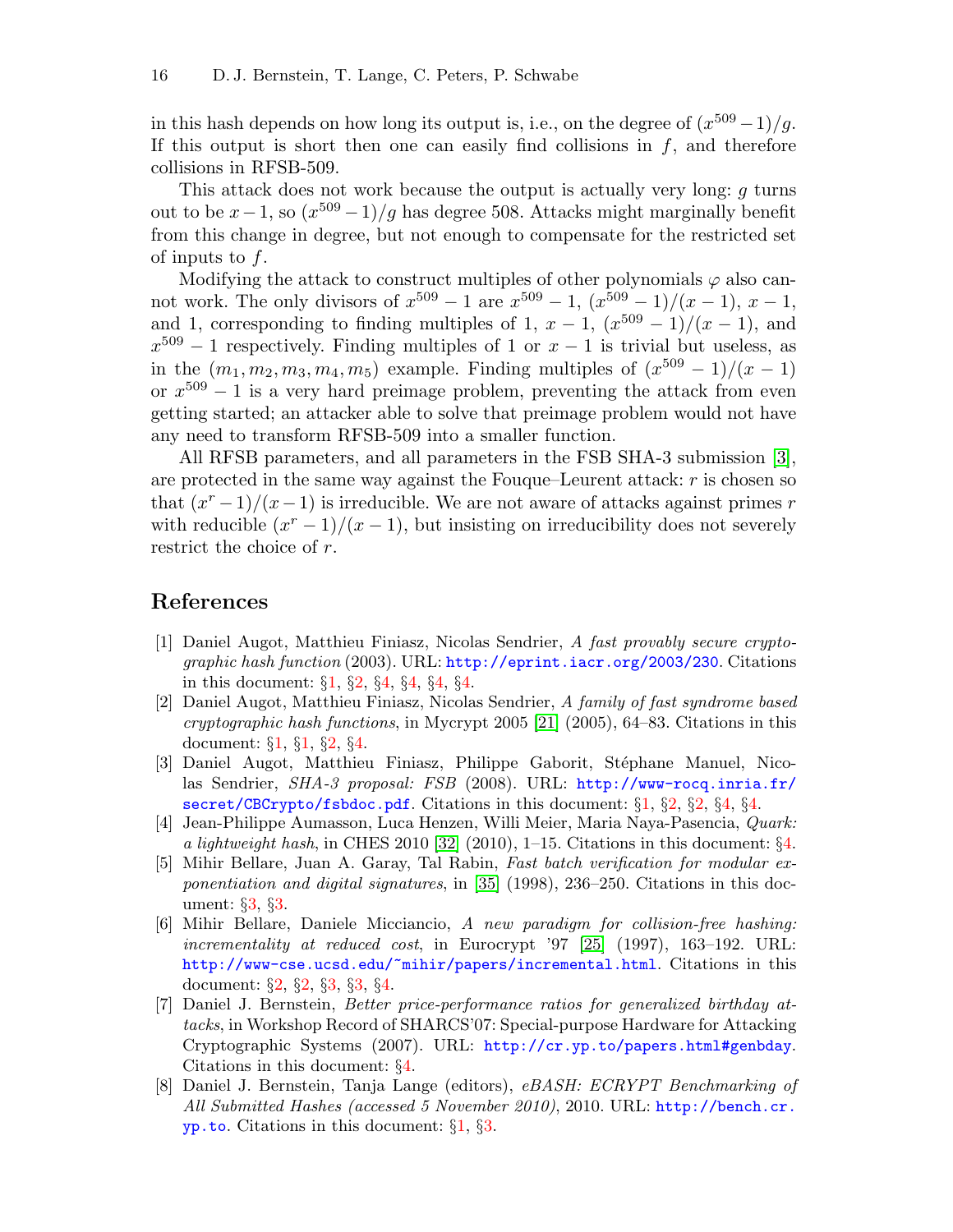- <span id="page-16-20"></span><span id="page-16-2"></span>[9] Daniel J. Bernstein, Tanja Lange, Ruben Niederhagen, Christiane Peters, Peter Schwabe, FSBday: implementing Wagner's generalized birthday attack against the  $SHA-3$  round–1 candidate FSB, in Indocrypt 2009 [\[37\]](#page-17-9) (2009), 18–38. URL: <http://eprint.iacr.org/2009/292>. Citations in this document: §[1](#page-2-2), §[4](#page-13-3).
- <span id="page-16-19"></span><span id="page-16-5"></span>[10] Daniel J. Bernstein, Peter Schwabe, New AES software speed records, in Indocrypt 2008 [\[36\]](#page-17-10) (2008), 322–336. URL: <http://cr.yp.to/papers.html#aesspeed>. Citations in this document: §[2](#page-4-0).
- <span id="page-16-7"></span>[11] Guido Bertoni, Joan Daemen, Michaël Peeters, Gilles Van Assche, Note on Keccak parameters and usage (2010). URL: [http://keccak.noekeon.org/NoteOnKeccakPa](http://keccak.noekeon.org/NoteOnKeccakParametersAndUsage.pdf)rametersAndUsage. [pdf](http://keccak.noekeon.org/NoteOnKeccakParametersAndUsage.pdf). Citations in this document: §[4.](#page-10-1)
- <span id="page-16-14"></span>[12] Gilles Brassard (editor), Advances in cryptology— CRYPTO '89, Lecture Notes in Computer Science, 435, Springer-Verlag, Berlin, 1990. ISBN 0–387–97317–6. MR 91b:94002. See [[19\]](#page-16-11).
- <span id="page-16-8"></span>[13] Richard P. Brent, H. T. Kung, The area-time complexity of binary multiplication, Journal of the ACM 28, 521–534. URL: [http://wwwmaths.anu.edu.au/~brent/](http://wwwmaths.anu.edu.au/~brent/pub/pub055.html) [pub/pub055.html](http://wwwmaths.anu.edu.au/~brent/pub/pub055.html). Citations in this document: §[4,](#page-10-2) §[4,](#page-11-1) §[4](#page-11-2), §[4](#page-13-4).
- <span id="page-16-16"></span>[14] Johannes Buchmann, Jintai Ding (editors), Post-quantum cryptography, second international workshop, PQCrypto 2008, Cincinnati, OH, USA, October 17-19, 2008, proceedings, Lecture Notes in Computer Science, 5299, Springer, 2008. See [\[22](#page-16-12)].
- <span id="page-16-15"></span><span id="page-16-6"></span>[15] Paul Camion, Jacques Patarin, The Knapsack Hash function proposed at Crypto'89 can be broken, in Eurocrypt '91 [\[20\]](#page-16-13) (1991), 39–53. URL: [http://hal.inria.fr/](http://hal.inria.fr/inria-00075097/en/) [inria-00075097/en/](http://hal.inria.fr/inria-00075097/en/). Citations in this document:  $\S2$ ,  $\S4$ .
- <span id="page-16-17"></span>[16] Christophe Clavier, Kris Gaj (editors), Cryptographic hardware and embedded systems— CHES 2009, 11th international workshop, Lausanne, Switzerland, September 6–9, 2009, proceedings, Lecture Notes in Computer Science, 5747, Springer, 2009. ISBN 978-3-642-04137-2. See [[27\]](#page-17-11).
- <span id="page-16-21"></span>[17] Gérard D. Cohen, Jacques Wolfmann (editors), Coding theory and applications, Lecture Notes in Computer Science, 388, Springer, 1989. See [[40\]](#page-18-4).
- <span id="page-16-9"></span>[18] Jean-Sébastien Coron, Antoine Joux, Cryptanalysis of a provably secure cryptographic hash function (2004). URL: <http://eprint.iacr.org/2004/013>. Citations in this document: §[4](#page-13-5).
- <span id="page-16-11"></span><span id="page-16-3"></span>[19] Ivan B. Damgård, A design principle for hash functions, in Crypto '89 [\[12\]](#page-16-14) (1990), 416–427. Citations in this document:  $\S1$ ,  $\S2$ ,  $\S3$  $\S3$ .
- <span id="page-16-13"></span>[20] Donald W. Davies (editor), Advances in Cryptology— EUROCRYPT '91, workshop on the theory and application of cryptographic techniques, Brighton, UK, April 8-11, 1991, proceedings, Lecture Notes in Computer Science, 547, Springer, 1991. ISBN 3-540-54620-0. See [[15\]](#page-16-15).
- <span id="page-16-10"></span>[21] Ed Dawson, Serge Vaudenay (editors), Mycrypt 2005, Lecture Notes in Computer Science, 3715, Springer, 2005. See [[2](#page-15-9)].
- <span id="page-16-12"></span><span id="page-16-4"></span>[22] Matthieu Finiasz, Syndrome based collision resistant hashing, in PQCrypto 2008 [\[14\]](#page-16-16) (2008), 137–147. Citations in this document: §[1](#page-3-3), §[4](#page-12-2).
- <span id="page-16-0"></span>[23] Matthieu Finiasz, Philippe Gaborit, Nicolas Sendrier, Improved fast syndrome based cryptographic hash functions, in Proceedings of ECRYPT Hash Workshop 2007 (2007). URL: [http://www-roc.inria.fr/secret/Matthieu.Finiasz/](http://www-roc.inria.fr/secret/Matthieu.Finiasz/research/2007/finiasz-gaborit-sendrier-ecrypt-hash-workshop07.pdf) [research/2007/finiasz-gaborit-sendrier-ecrypt-hash-workshop07.pdf](http://www-roc.inria.fr/secret/Matthieu.Finiasz/research/2007/finiasz-gaborit-sendrier-ecrypt-hash-workshop07.pdf). Citations in this document: §[1](#page-1-1), §[1,](#page-1-2) §[1,](#page-2-3) §[1,](#page-2-4) §[1](#page-2-5), §[1](#page-2-6), §[1,](#page-3-4) §[2,](#page-5-8) §[4.](#page-14-3)
- <span id="page-16-18"></span><span id="page-16-1"></span>[24] Pierre-Alain Fouque, Gaëtan Leurent, Cryptanalysis of a hash function based on quasi-cyclic codes, in CT-RSA 2008 [\[31\]](#page-17-12), [1](#page-2-7)9–35. Citations in this document:  $\S1$ ,  $\S1$ , §[4,](#page-12-3) §[4.](#page-14-4)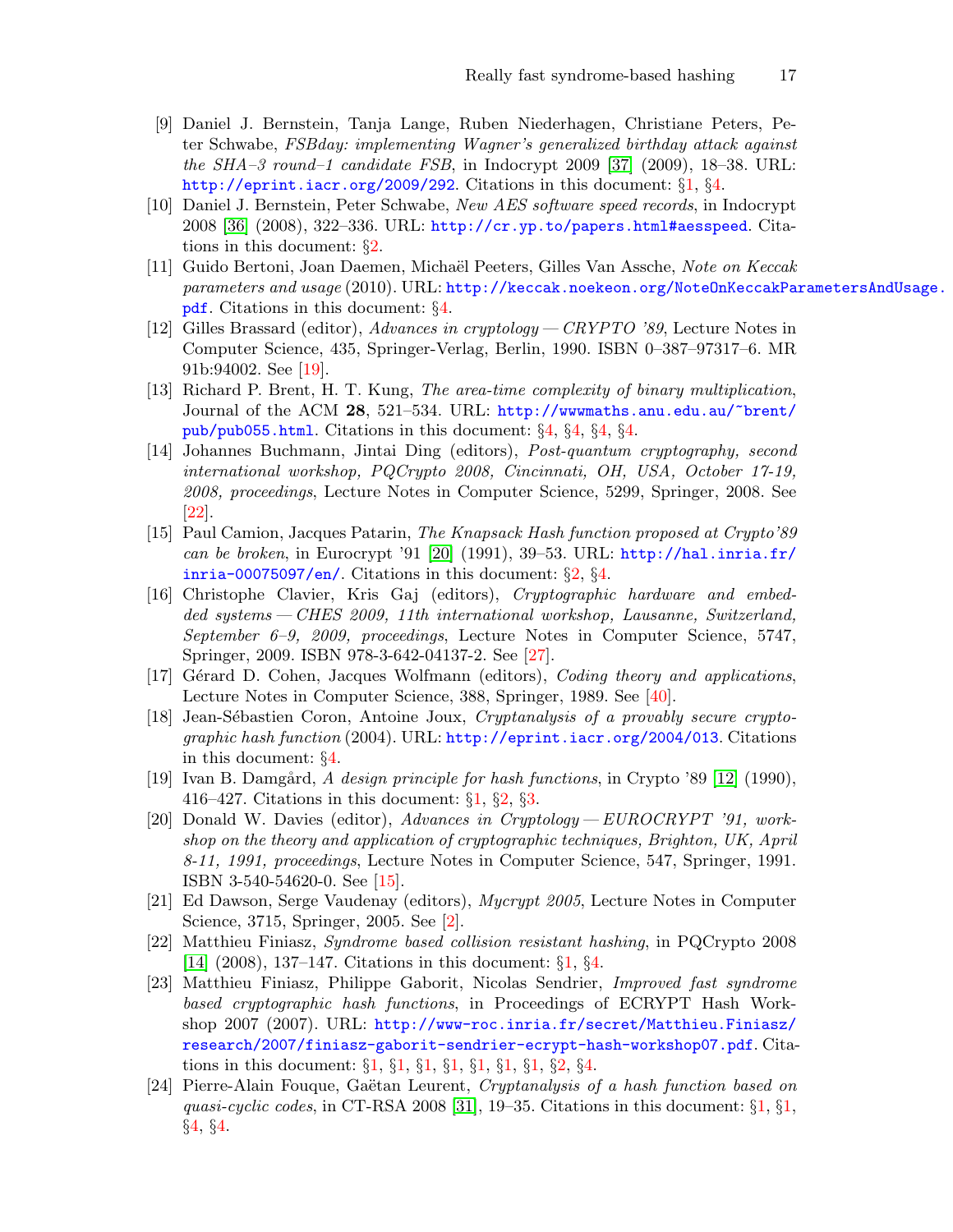- <span id="page-17-8"></span>[25] Walter Fumy (editor), Advances in cryptology: EUROCRYPT '97, Lecture Notes in Computer Science, 1233, Springer-Verlag, Berlin, 1997. ISBN 3–540–62975–0. See [[6\]](#page-15-10).
- <span id="page-17-14"></span>[26] Christoph G. Günther, Advances in cryptology —  $EUROCRYPT$  '88, proceedings of the workshop on the theory and application of cryptographic techniques held in Davos, May 25–27, 1988, Lecture Notes in Computer Science, 330, Springer-Verlag, Berlin, 1988. ISBN 3-540-50251-3. MR 90a:94002. See [[29\]](#page-17-13).
- <span id="page-17-11"></span><span id="page-17-2"></span>[27] Emilia Käsper, Peter Schwabe, Faster and timing-attack resistant AES-GCM, in  $[16]$   $(2009)$ , 1–17. URL: <http://eprint.iacr.org/2009/129>. Citations in this document: §[3.](#page-9-2)
- <span id="page-17-1"></span>[28] Donald E. Knuth, The art of computer programming, volume 3: sorting and searching, 2nd edition, Addison-Wesley, Reading, 1998. ISBN 0–201–89685–0. Citations in this document: §[3](#page-9-3).
- <span id="page-17-13"></span><span id="page-17-4"></span>[29] Pil Joong Lee, Ernest F. Brickell, An observation on the security of McEliece's public-key cryptosystem, in Eurocrypt '88 [\[26\]](#page-17-14) (1988), 275–280. MR 0994669. URL: <http://dsns.csie.nctu.edu.tw/research/crypto/HTML/PDF/E88/275.PDF>. Citations in this document: §[4](#page-14-5).
- <span id="page-17-5"></span>[30] Jeffrey S. Leon, A probabilistic algorithm for computing minimum weights of large error-correcting codes, IEEE Transactions on Information Theory 34 (1988), 1354– 1359. MR 89k:94072. Citations in this document: §[4](#page-14-6).
- <span id="page-17-12"></span>[31] Tal Malkin (editor), Topics in cryptology  $-CT$ -RSA 2008, the cryptographers' track at the RSA conference 2008, San Francisco, CA, USA, April 8–11, 2008, proceedings, Lecture Notes in Computer Science, 4964, Springer, 2008. ISBN 978- 3-540-79262-8. See [[24\]](#page-16-18).
- <span id="page-17-6"></span>[32] Stefan Mangard, François-Xavier Standaert (editors), Cryptographic hardware and embedded systems, CHES 2010, 12th international workshop, Santa Barbara, CA, USA, August 17–20, 2010, proceedings, Lecture Notes in Computer Science, 6225, Springer, 2010. ISBN 978-3-642-15030-2. See [[4\]](#page-15-11).
- <span id="page-17-16"></span>[33] Claire Mathieu (editor), Proceedings of the Twentieth Annual ACM-SIAM Symposium on Discrete Algorithms, SODA 2009, New York, NY, USA, January 4–6, 2009, SIAM, 2009. See [[34\]](#page-17-15).
- <span id="page-17-15"></span><span id="page-17-3"></span>[34] Lorenz Minder, Alistair Sinclair, The extended k-tree algorithm, in SODA 2009 [\[33\]](#page-17-16)  $(2009)$ , 586–595. Citations in this document:  $\S4$  $\S4$ .
- <span id="page-17-7"></span>[35] Kaisa Nyberg (editor), Advances in cryptology— EUROCRYPT '98, international conference on the theory and application of cryptographic techniques, Espoo, Finland, May 31–June 4, 1998, proceeding, Lecture Notes in Computer Science, 1403, Springer, 1998. ISBN 3-540-64518-7. See [\[5\]](#page-15-12).
- <span id="page-17-10"></span>[36] Vincent Rijmen, Abhijit Das, Dipanwita Roy Chowdhury (editors), Progress in cryptology— INDOCRYPT 2008, 9th international conference on cryptology in India, Kharagpur, India, December 14–17, 2008, proceedings, Lecture Notes in Computer Science, 5365, Springer, 2008. ISBN 978-3-540-89753-8. See [[10\]](#page-16-19).
- <span id="page-17-9"></span>[37] Bimal K. Roy, Nicolas Sendrier (editors), Progress in Cryptology— INDOCRYPT 2009, 10th international conference on cryptology in India, New Delhi, India, December 13–16, 2009, proceedings, Lecture Notes in Computer Science, 5922, Springer, 2009. ISBN 978-3-642-10627-9. See [[9\]](#page-16-20).
- <span id="page-17-18"></span><span id="page-17-0"></span>[38] Markku-Juhani Olavi Saarinen:, Linearization attacks against syndrome based hashes, in Indocrypt 2007 [\[39\]](#page-17-17) (2007), [1](#page-2-8)–9. Citations in this document:  $\S1$ ,  $\S4$ , §[4,](#page-12-4) §[4,](#page-12-5) §[4](#page-12-6).
- <span id="page-17-17"></span>[39] Kannan Srinathan, C. Pandu Rangan, Moti Yung (editors), Progress in Cryptology — INDOCRYPT 2007, 8th international conference on cryptology in India, Chen-